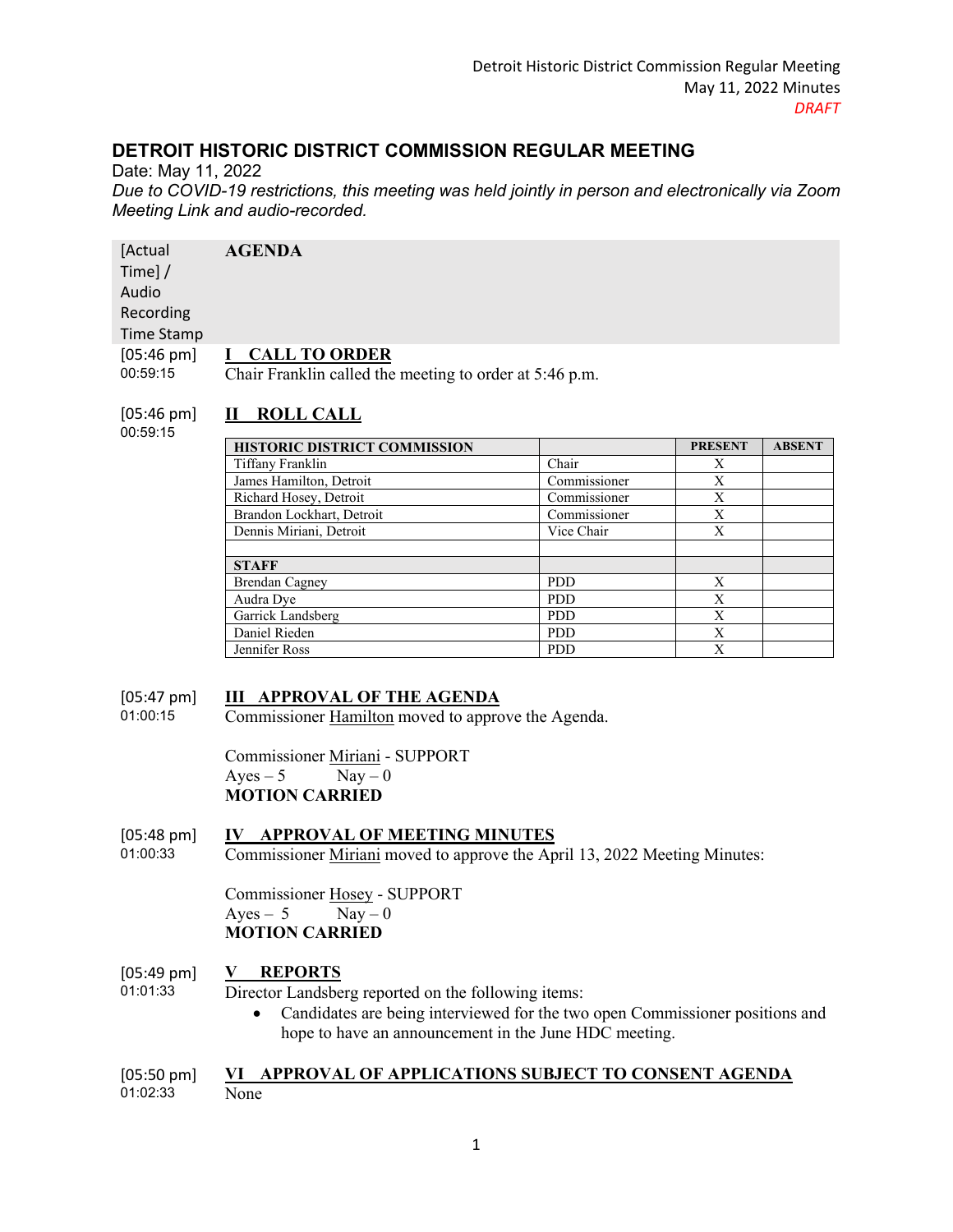| $[05:50 \text{ pm}]$<br>01:02:33                                     | VII POSTPONED APPLICATION<br>None                                                                                                                                                                                                                                                                                                                                                                                                                                                                                                                                                                                                                                                                                                                                                                                                                                                                                                                                                                                                                                                                                                                                                                                                                                                                                                                                                             |
|----------------------------------------------------------------------|-----------------------------------------------------------------------------------------------------------------------------------------------------------------------------------------------------------------------------------------------------------------------------------------------------------------------------------------------------------------------------------------------------------------------------------------------------------------------------------------------------------------------------------------------------------------------------------------------------------------------------------------------------------------------------------------------------------------------------------------------------------------------------------------------------------------------------------------------------------------------------------------------------------------------------------------------------------------------------------------------------------------------------------------------------------------------------------------------------------------------------------------------------------------------------------------------------------------------------------------------------------------------------------------------------------------------------------------------------------------------------------------------|
|                                                                      | VIII EFFECTS OF CITY OR CITY-ASSISTED PROJECTS (ADVISORY<br><b>DETERMINATIONS</b>                                                                                                                                                                                                                                                                                                                                                                                                                                                                                                                                                                                                                                                                                                                                                                                                                                                                                                                                                                                                                                                                                                                                                                                                                                                                                                             |
| $[05:50 \text{ pm}]$<br>01:02:33                                     | • APPLICATION/STAFF REPORT NUMBER: NA<br><b>ADDRESS: 1977 Woodbridge</b><br><b>HISTORIC DISTRICT:</b> Adjacent to McGregor Carriage House HD<br><b>APPLICANT/OWNER: Detroit Economic Growth Corporation</b><br><b>SCOPE OF WORK:</b> Demolish flanking buildings, erect new additions, general<br>rehabilitation<br><b>PROPOSAL:</b> The DEGC has awarded the project to a developer who plans to<br>rehabilitate the center (older) 2-story portion and create two new flanking additions<br>to replace the existing ones. The property will become a cigar bar.                                                                                                                                                                                                                                                                                                                                                                                                                                                                                                                                                                                                                                                                                                                                                                                                                             |
| $[05:54 \text{ pm}]$<br>01:06:33<br>$[05:54 \text{ pm}]$<br>01:06:33 | <b>COMMISSION (AND APPLICANT) COMMENTS</b><br>Commissioners comment that the proposal would have a beneficial effect.<br><b>ACTION</b><br>Commissioner Hamilton moved that:<br>I move that the Commission find that the proposed project at 1977 Woodbridge<br>will have a demonstrable effect on the McGregor Carriage Historic District, and;<br>that such demonstrable effect is likely to be <b>beneficial</b> , due to <b>protecting the</b><br>integrity of the building in the neighborhing historic district: That the<br>determination of the Commission be reported to the Mayor and City Council for<br>their consideration.                                                                                                                                                                                                                                                                                                                                                                                                                                                                                                                                                                                                                                                                                                                                                       |
|                                                                      | Commissioner Miriani - SUPPORT<br>Ayes $-5$ Nay $-0$ Abstain $-0$<br><b>MOTION CARRIED</b>                                                                                                                                                                                                                                                                                                                                                                                                                                                                                                                                                                                                                                                                                                                                                                                                                                                                                                                                                                                                                                                                                                                                                                                                                                                                                                    |
| $[05:56 \text{ pm}]$<br>01:08:33                                     | • APPLICATION/STAFF REPORT NUMBER: NA<br><b>ADDRESS:</b> 12710 & 12716 Dexter<br>HISTORIC DISTRICT: Russell Woods-Sullivan HD<br>SPONSORING CITY AGENCY/AUTHORITY: Detroit Building Authority<br><b>OWNER:</b> City of Detroit/Planning And Development Department<br><b>SCOPE OF WORK:</b> Sale of city-owned property<br><b>PROPOSAL:</b> Because the parcels proposed for sale are owned by a City<br>agency/authority and are located within the boundaries of a local historic district, at<br>this time the Commission is acting only per Section 21-2-5 of the 2019 Detroit City<br>Code to provide an advisory opinion concerning the potential "demonstrable effect"<br>on the Russell Woods-Sullivan Historic District, which opinion will be forwarded to<br>the Mayor and City Council for their consideration in their own review/approval of<br>such discretionary city actions. No permit application (i.e., Certificate of<br>Appropriateness) is under consideration at this time. Should a permit application for<br>additions, demolition, or new construction for in-district properties be received and<br>docketed, such application will be scheduled, advertised, heard, and considered at a<br>future Commission meeting as a public hearing, per Sections 21-2-73, 21-2-75, 21-<br>2-77, and 21-2-78 of the 2019 Detroit City Code. Only at that time would a final |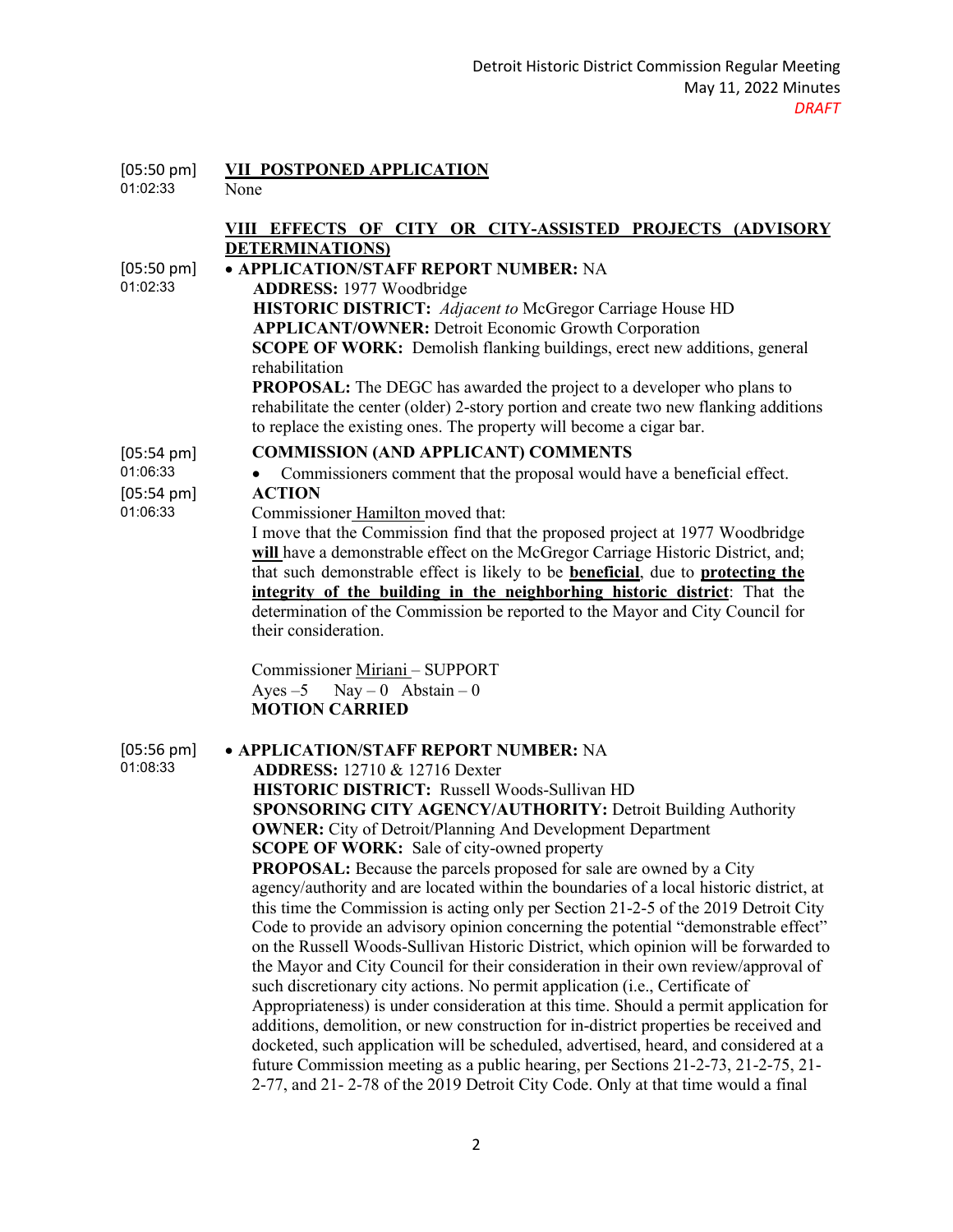action occur. Decision or opinions entered today by the Commission do not bind the Commission in their later consideration of a permit application.

Per the submitted materials, the potential owners of the subject parcels own the property/the Dexter Car Wash and Vacuum which is to the direct north of 12710- 12716 Dexter. They hope to rehabilitate the building for use as office for their business as well as a "…space for collaborating with other potential business partners and like-minded business people." Specifically, per the submittal, upon purchase of the property, the potential owners propose to undertake the following exterior work items:

- o Repair windows
- o Replace windows<br>o replace existing co
- replace existing concrete walkway
- o Add landscaping (shrubs, flowers, and turf)
- o Remove trees
- Replace the existing asphalt shingle roof
- o Install exterior light fixtures

#### **COMMISSION (AND APPLICANT) COMMENTS**

[05:56 pm] 01:08:33 [05:56 pm] 01:08:33

#### • None **ACTION**

Commissioner Miriani moved that:

I move that the Commission find that the proposed project at 12710 & 12716 Dexter **will** have a demonstrable effect on the Russell Woods-Sullivan Historic District, and; that such demonstrable effect is likely to be **beneficial**, due to **the fact that it will reactivate property in the neighborhood** and have no conditions; that the determination of the Commission be reported to the Mayor and City Council for their consideration.

Commissioner Lockhart – SUPPORT Ayes  $-5$  Nay  $-0$  Abstain  $-0$  **MOTION CARRIED**

#### **IX APPLICATIONS SUBJECT TO PUBLIC HEARING**

| $[05:58 \text{ pm}]$            | • APPLICATION/STAFF REPORT NUMBER: #22-7798 JR                                                                                                                                                                                                                                                                                                                                                                                                                                                                 |
|---------------------------------|----------------------------------------------------------------------------------------------------------------------------------------------------------------------------------------------------------------------------------------------------------------------------------------------------------------------------------------------------------------------------------------------------------------------------------------------------------------------------------------------------------------|
| 01:11:33                        | <b>ADDRESS:</b> 1450 Sixth (Workers Row House)                                                                                                                                                                                                                                                                                                                                                                                                                                                                 |
|                                 | <b>HISTORIC DISTRICT: Corktown HD</b>                                                                                                                                                                                                                                                                                                                                                                                                                                                                          |
|                                 | <b>APPLICANT/OWNER:</b> Timothy McKay                                                                                                                                                                                                                                                                                                                                                                                                                                                                          |
|                                 | <b>SCOPE OF WORK:</b> Erect scaffolding and canopy cover over building                                                                                                                                                                                                                                                                                                                                                                                                                                         |
|                                 | <b>PROPOSAL:</b> With the current proposal, the applicant is seeking the Commission's<br>approval to erect scaffolding and a canopy over the building. A tarp which is made<br>of "an industrial outdoor material" will be secured to the building's roof via straps<br>which will be affixed to the canopy/antenna trussing tower. Please see the submitted<br>renderings and narrative for a detailed description of the project. The structure is<br>proposed to be in place for "approximately 12 months." |
| [06:13pm]                       | <b>PUBLIC COMMENT: START (AUDIO)</b>                                                                                                                                                                                                                                                                                                                                                                                                                                                                           |
| 01:25:33                        | None<br>$\circ$                                                                                                                                                                                                                                                                                                                                                                                                                                                                                                |
| $[6:13 \text{ pm}]$<br>01:25:33 | END (AUDIO)                                                                                                                                                                                                                                                                                                                                                                                                                                                                                                    |

[6:03pm] **COMMISSION (AND APPLICANT) COMMENTS**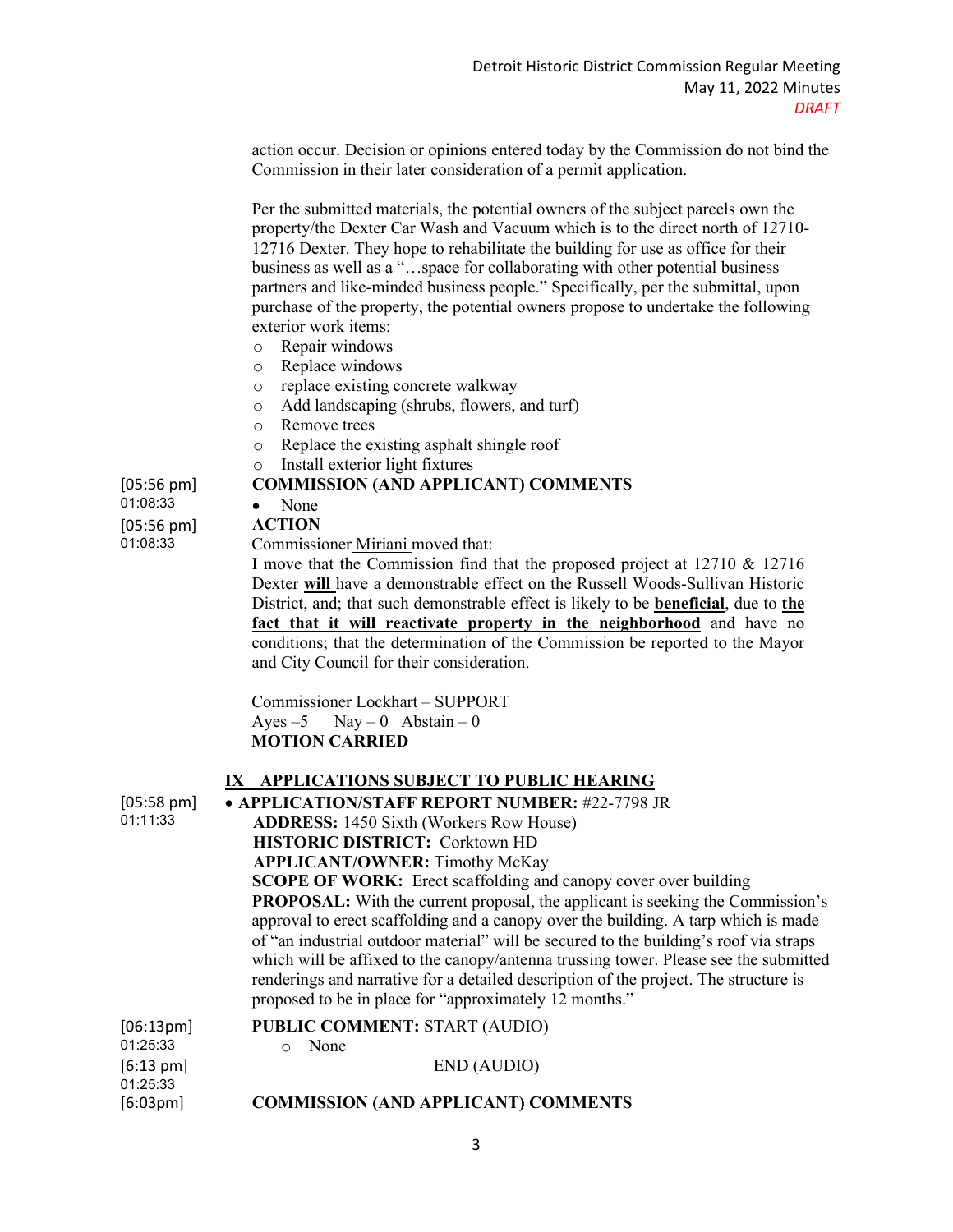| 01:16:33<br>$[6:15 \text{ pm}]$  | Applicant- Timothy McKay described new roof material that was delivered to<br>Staff an hour before the meeting and described history of the project.<br>Commissioners requested more information on scaffolding and its purpose. The<br>applicant described the structures soundness and purpose to dry out the structure.<br><b>ACTION</b>                                                                                                                                                                                                                        |
|----------------------------------|--------------------------------------------------------------------------------------------------------------------------------------------------------------------------------------------------------------------------------------------------------------------------------------------------------------------------------------------------------------------------------------------------------------------------------------------------------------------------------------------------------------------------------------------------------------------|
| 01:28:33                         | Commissioner Miriani moved that:<br>Having duly reviewed the complete proposed scope of Application #22-7798 for<br>1450 Sixth, and having duly considered the appropriateness thereof pursuant to<br>Chapter 21 Article II of the 2019 Detroit City Code, and MCL 399.205 of the<br>Local Historic Districts Act, the Commission determines the proposed application<br>WILL BE APPROPRIATE according to the standards of review set forth in the<br>state and local legislation, and therefore ISSUES a Certificate of Appropriateness<br>for the proposed work. |
|                                  | The Certificate of Appropriateness is issued with the following conditions:<br>The structure, as proposed, may stay in place up to twelve (12) calendar<br>months from the date of installation and shall be removed after that time.<br>Should the structure need to remain in place beyond 12 calendar months, the<br>property owner shall provide a new application for the structure to the<br>Historic District Commission for consideration/review and approval.                                                                                             |
|                                  | Commissioner Hamilton - SUPPORT<br>$\text{Nay} - 0$ Abstain $-0$<br>Ayes $-5$<br><b>MOTION CARRIED</b>                                                                                                                                                                                                                                                                                                                                                                                                                                                             |
|                                  |                                                                                                                                                                                                                                                                                                                                                                                                                                                                                                                                                                    |
| $[06:17 \text{ pm}]$             | • APPLICATION/STAFF REPORT NUMBER: #22-7799 AD                                                                                                                                                                                                                                                                                                                                                                                                                                                                                                                     |
| 01:29:33                         | <b>ADDRESS: 605 Chicago</b>                                                                                                                                                                                                                                                                                                                                                                                                                                                                                                                                        |
|                                  | <b>HISTORIC DISTRICT: Boston-Edison HD</b>                                                                                                                                                                                                                                                                                                                                                                                                                                                                                                                         |
|                                  | <b>APPLICANT/OWNER: Kevin Prihod</b><br><b>SCOPE OF WORK: Erect addition</b>                                                                                                                                                                                                                                                                                                                                                                                                                                                                                       |
|                                  | <b>PROPOSAL:</b> Erect a one-story addition (22'3" wide x 14'8-1/2" deep) on the west                                                                                                                                                                                                                                                                                                                                                                                                                                                                              |
|                                  | elevation, at the rear of the house.                                                                                                                                                                                                                                                                                                                                                                                                                                                                                                                               |
| $[06:22 \text{ pm}]$<br>01:34:33 | <b>PUBLIC COMMENT: START (AUDIO)</b>                                                                                                                                                                                                                                                                                                                                                                                                                                                                                                                               |
| $[06:22 \text{ pm}]$             | None<br>END (AUDIO)                                                                                                                                                                                                                                                                                                                                                                                                                                                                                                                                                |
| 01:34:33                         |                                                                                                                                                                                                                                                                                                                                                                                                                                                                                                                                                                    |
| $[6:19 \text{ pm}]$              | <b>COMMISSION (AND APPLICANT) COMMENTS</b>                                                                                                                                                                                                                                                                                                                                                                                                                                                                                                                         |
| 01:31:33                         | Applicants Kevin Prihod & Mary Zatina are present and wanted to correct the                                                                                                                                                                                                                                                                                                                                                                                                                                                                                        |
|                                  | record on the roof and windows that were shown in drawings. They will adjust the<br>drawings so that the roof doesn't interfere with the limestone band.                                                                                                                                                                                                                                                                                                                                                                                                           |
|                                  | No comments from the Commission.                                                                                                                                                                                                                                                                                                                                                                                                                                                                                                                                   |
| $[06:22 \text{ pm}]$             | <b>ACTION</b>                                                                                                                                                                                                                                                                                                                                                                                                                                                                                                                                                      |
| 01:34:33                         | Commissioner Miriani moved that:                                                                                                                                                                                                                                                                                                                                                                                                                                                                                                                                   |
|                                  | Having duly reviewed the complete proposed scope of Application #22-7799 for                                                                                                                                                                                                                                                                                                                                                                                                                                                                                       |
|                                  | 605 Chicago, and having duly considered the appropriateness thereof pursuant to                                                                                                                                                                                                                                                                                                                                                                                                                                                                                    |
|                                  | Chapter 21 Article II of the 2019 Detroit City Code, and MCL 399.205 of the<br>Local Historic Districts Act, the Commission determines the proposed application<br>WILL BE APPROPRIATE according to the standards of review set forth in the                                                                                                                                                                                                                                                                                                                       |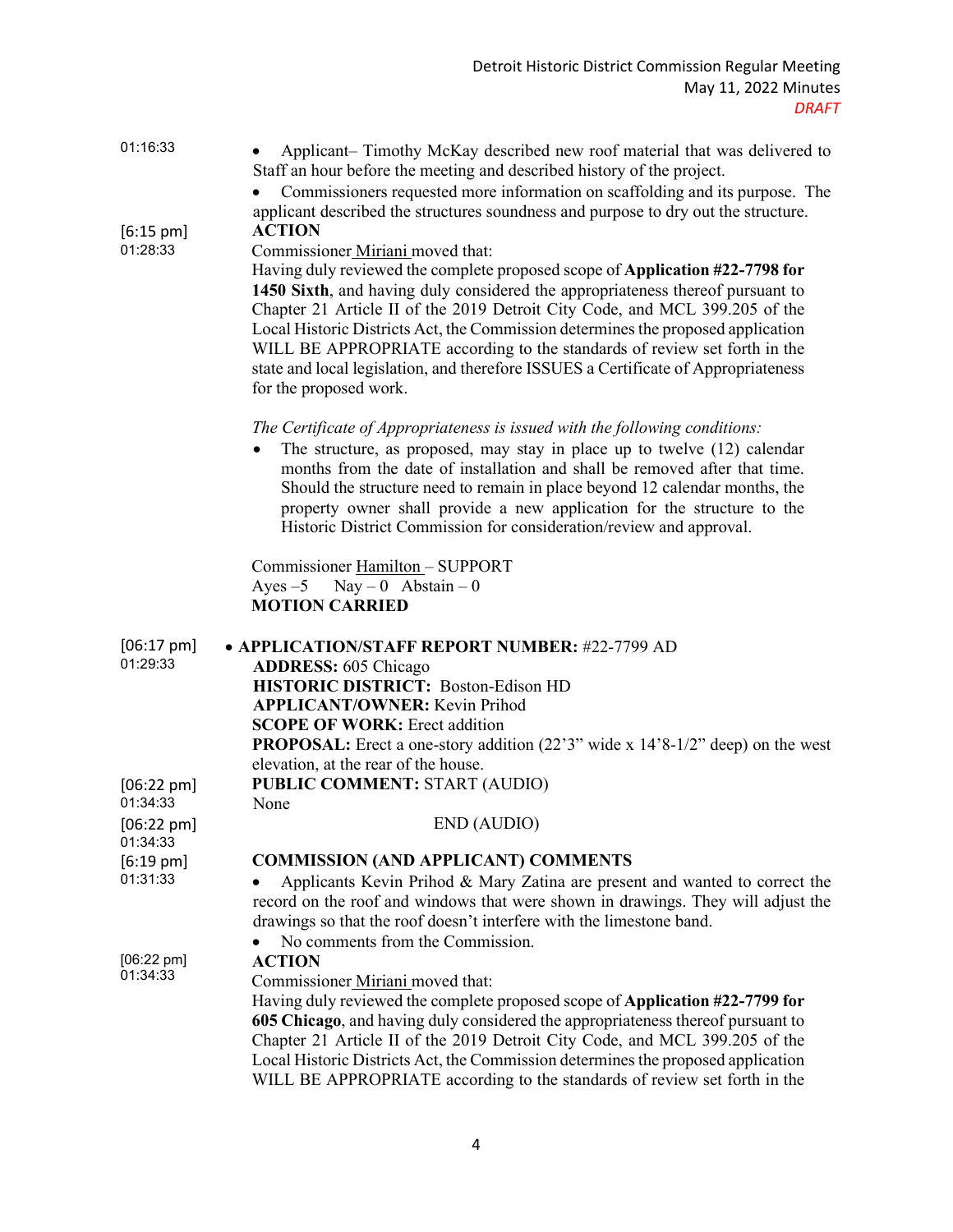state and local legislation, and therefore ISSUES a Certificate of Appropriateness for the proposed work.

#### *The Certificate of Appropriateness is issued with the following conditions:*

The drawings will be revised to address the following issues: removal of square vents and specification of tile ridge vents, visual confirmation that the roof ridge will terminate below the second story stone trim, correction of window color, trim specification, and muntin profile.

Commissioner Hosey – SUPPORT Ayes –5 Nay – 0 Abstain – 0  **MOTION CARRIED**

[06:23 pm] 01:36:33

• **APPLICATION/STAFF REPORT NUMBER:** #22-7800 AD **VIOLATION NUMBER:** 595 **ADDRESS:** 2010 Chicago **HISTORIC DISTRICT:** Boston-Edison HD **APPLICANT/OWNER:** George Shihadeh **SCOPE OF WORK: Erect garage PROPOSAL:** Erect a 24'-8" x 24'-8" single-story detached garage.

- Roof CertainTeed Landmark Pro asphalt shingle, Weathered Wood
- Siding James Hardie Lap Siding, smooth surface, Light Mist
- Garage Door  $-16$ ' x 7' 16-panel solid door, Sandtone
- Entry Door  $-36$ " x 80" nine-light/ half-panel primed steel door.
- Window  $36$ " x 55" aluminum frame double-hung (1/1) window, brown.
- All siding, doors, window, and trim to be painted B:8 Grayish Brown.

| $[06:29 \text{ pm}]$             | <b>PUBLIC COMMENT: START (AUDIO)</b>                                                                                                                                                                                                                                                                             |
|----------------------------------|------------------------------------------------------------------------------------------------------------------------------------------------------------------------------------------------------------------------------------------------------------------------------------------------------------------|
| 01:43:33                         | None                                                                                                                                                                                                                                                                                                             |
| $[06:29 \text{ pm}]$<br>01:43:33 | END (AUDIO)                                                                                                                                                                                                                                                                                                      |
| $[6:27 \text{ pm}]$              | <b>COMMISSION (AND APPLICANT) COMMENTS</b>                                                                                                                                                                                                                                                                       |
| 01:41:33                         | The applicant, George Shihadeh, is present and stated that he would have the<br>drawings updated to the staff's recommendation.                                                                                                                                                                                  |
|                                  | Staff added that vinyl windows were identified as a violation but not added in the<br>application.                                                                                                                                                                                                               |
|                                  | Commissioners comment on the hardie siding and would like to add to the<br>conditions that the smooth surface side be used, not the wood-grain side.                                                                                                                                                             |
|                                  | Commissioner raised question regarding the vinyl windows. Applicant states he<br>purchased the house with those in place at time of purchase and believes that they<br>were in place 3 years prior to the purchase of the house. Staff confirmed that there<br>are some in the front and back side of the house. |
| $[6:30 \text{ pm}]$              | <b>ACTION</b>                                                                                                                                                                                                                                                                                                    |
| 01:44:33                         | Commissioner Hamilton moved that:                                                                                                                                                                                                                                                                                |
|                                  | Having duly reviewed the complete proposed scope of Application #22-7800 for                                                                                                                                                                                                                                     |
|                                  | 2010 Chicago, and having duly considered the appropriateness thereof pursuant                                                                                                                                                                                                                                    |
|                                  | to Chapter 21 Article II of the 2019 Detroit City Code, and MCL 399.205 of the                                                                                                                                                                                                                                   |
|                                  | Local Historic Districts Act, the Commission determines the proposed application                                                                                                                                                                                                                                 |
|                                  | WILL BE APPROPRIATE according to the standards of review set forth in the                                                                                                                                                                                                                                        |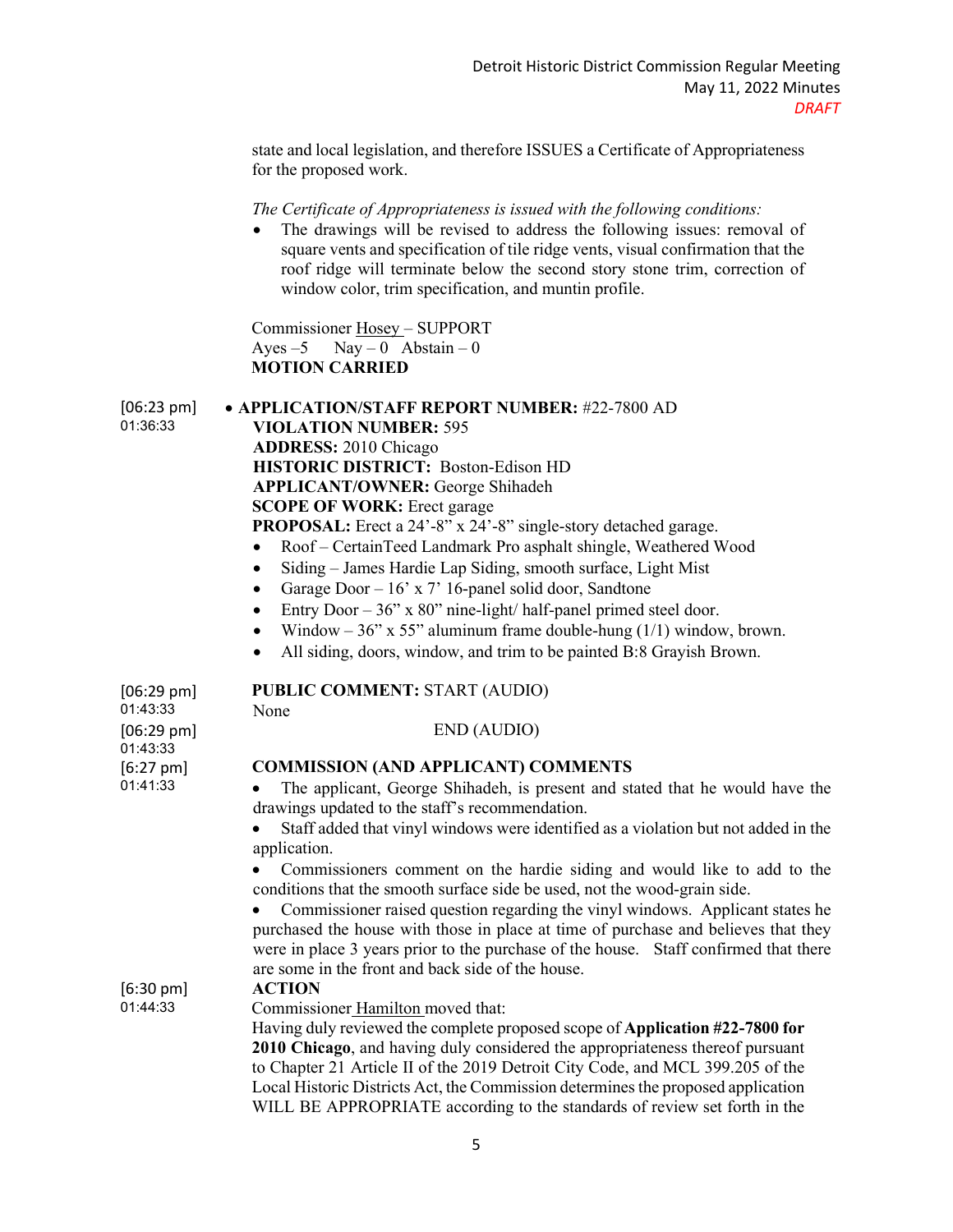state and local legislation, and therefore ISSUES a Certificate of Appropriateness for the proposed work.

*The Certificate of Appropriateness is issued with the following conditions:* 

- Notes specifying the style, material and color of the overhead and entry doors be added to the drawings.
- The hardie-board siding specification shall be smooth and color will be added to the drawings and corrected on the wall section.
- If exterior lighting is selected, catalog cuts will be submitted to staff for review and approval.

Commissioner Hosey – SUPPORT Ayes  $-5$  Nay  $-0$  Abstain  $-0$  **MOTION CARRIED**

Commissioner Hamilton moved that:

There is a modification to change the language of the motion to state that the work is reviewed and approved by HDC staff before a permit is issued.

Commissioner Miriani – SUPPORT Ayes  $-5$  Nay  $-0$  Abstain  $-0$  **MOTION CARRIED**

[06:45 pm] 01:58:30

# • **APPLICATION/STAFF REPORT NUMBER:** #22-7801 JR **VIOLATION NUMBER:** 594 **ADDRESS:** 1310 Labrosse **HISTORIC DISTRICT:** Corktown HD **APPLICANT:** Josh Diverno

**OWNER:** Arturo Quiroz

**SCOPE OF WORK:** Erect garage

**PROPOSAL:** The applicant is proposing to erect a new garage with loft/storage above at the property's rear yard. Specifically, per the submitted proposal, the new garage shall be built according to the following:

- The building shall have a footprint which measures 22'x24' and shall be 21' in height.
- The exterior walls will be clad with textured cement fiberboard, painted yellow to match the home.
- A steel overhead door (color white) will be located at the "front elevation" per the construction drawing, while a single steel person door will be located at the rear elevation.
- A paired vinyl slider window will be located at the front elevation gable end.
- **PUBLIC COMMENT:** START (AUDIO)
- Vincent Keenan, homeowner and applicant's neighbor, supports the proposal.
- Hunter Kurtz, resident and neighbor, supports the proposal.
- Debra Walker, resident, supports the tarp on Sixth Street (previous) proposal. END (AUDIO)

# **COMMISSION (AND APPLICANT) COMMENTS**

02:14:54 [6:51 pm] 02:40:18

[07:00 pm]

[06:52 pm] 02:11:54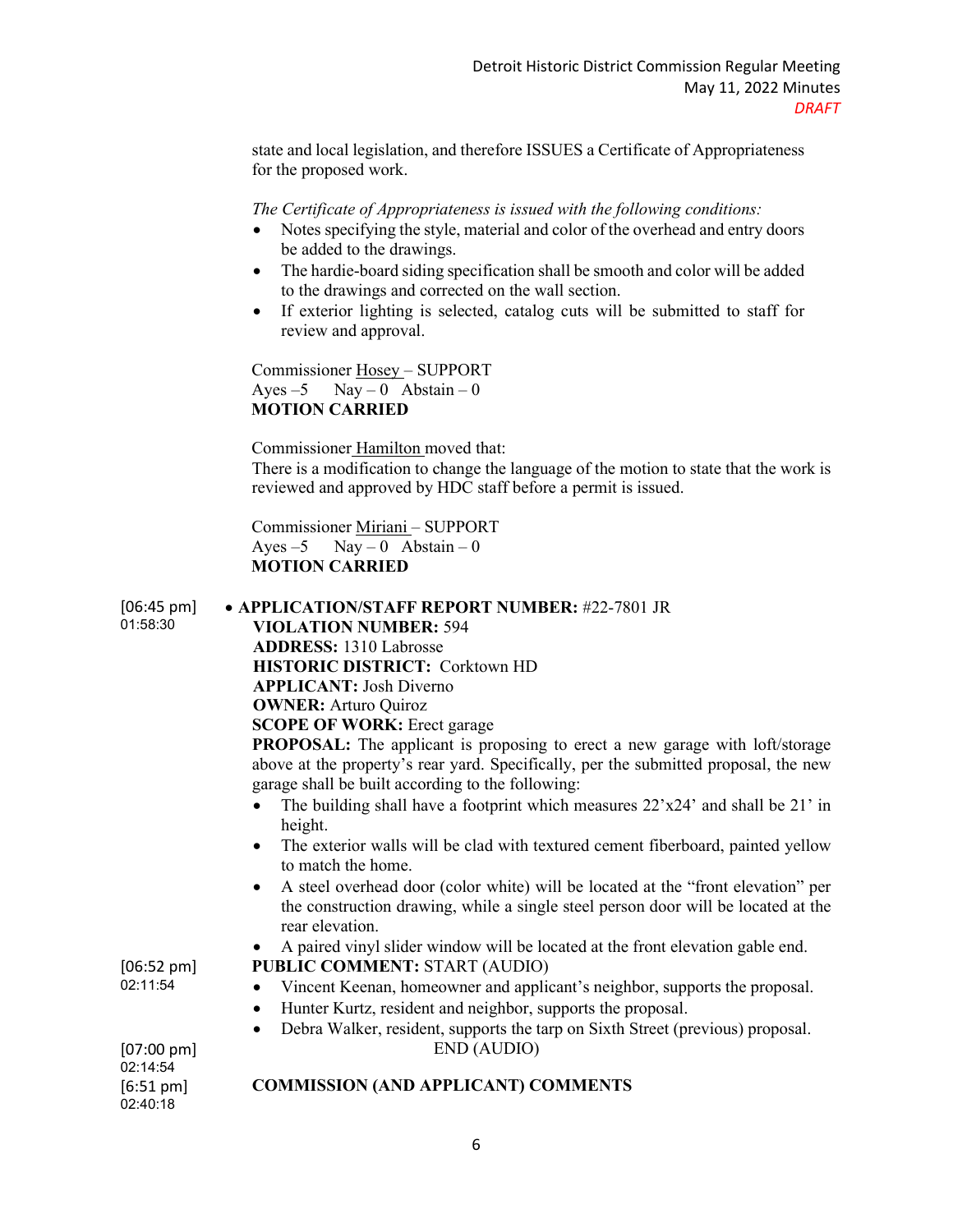• The applicant, Josh Diverno, is present and showed a sample of the hardie board which matches the house. It has a woodgrain board and wants to use this. The applicant has no issue with the window recommendations.

• The homeowner, Arturo Quiroz, is also present and asked the Commissioners to explain why previous work was approved with woodgrain surface. The Commissioners stated that the woodgrain is not historic, even though that it was previously approved by the HDC on this property for the house, it is not recommended for the garage.

• Staff confirmed that there is no vinyl siding on the house. Staff also described the violations on the house and its history.

#### **ACTION**

Commissioner Hamilton moved that:

Having duly reviewed the complete proposed scope of **Application #22-7801 for 1310 Labrosse,** and having duly considered the appropriateness thereof pursuant to Chapter 21 Article II of the 2019 Detroit City Code, and MCL 399.205 of the Local Historic Districts Act, the Commission determines the proposed application WILL BE APPROPRIATE according to the standards of review set forth in the state and local legislation, and therefore ISSUES a Certificate of Appropriateness for the proposed work.

*The Certificate of Appropriateness is issued with the following conditions:* 

- The garage's cement fiber siding shall not display a textures/faux wood finish. Rather, the siding shall have a smooth finish.
- The front-elevation, gable-end fenestration shall not be vinyl. Also, slider windows shall not be installed at this location. If windows are to be installed at the new garage, they shall be wood or aluminum-clad wood, 1/1, doublehung units.

Commissioner Hosey – SUPPORT Ayes  $-5$  Nay  $-0$  Abstain  $-0$  **MOTION CARRIED**

[07:02 pm] 02:16:54

• **APPLICATION/STAFF REPORT NUMBER:** #22-7802 GL **ADDRESS:** 150 W Boston **HISTORIC DISTRICT:** Boston-Edison HD **APPLICANT/OWNER:** Dr. Devon Hoover **DESIGNER/CONTRACTOR:** Art Harrison Design, Alitex Limited **SCOPE OF WORK:** Erect greenhouse **PROPOSAL:** Per the submitted drawings, documents, and scope of work, the

applicant is proposing to erect a greenhouse adjacent to the existing carriage house, at the location of a former greenhouse. The size is approximately 34' by 16' with a lobby entrance extending an additional 4' to the east and an overall height of approximately 13' The work proposed includes the following:

- Installation of new underground service lines
- Removal of existing (cast-in-place concrete) greenhouse wall and foundations
- Remove tree at corner of fence for access
- Excavation and installation of concrete slab/foundations
- Insulated brick kneewalls about 2' high, with stucco texture/color to match the carriage house, capped with bluestone

[7:01 pm] 02:15:54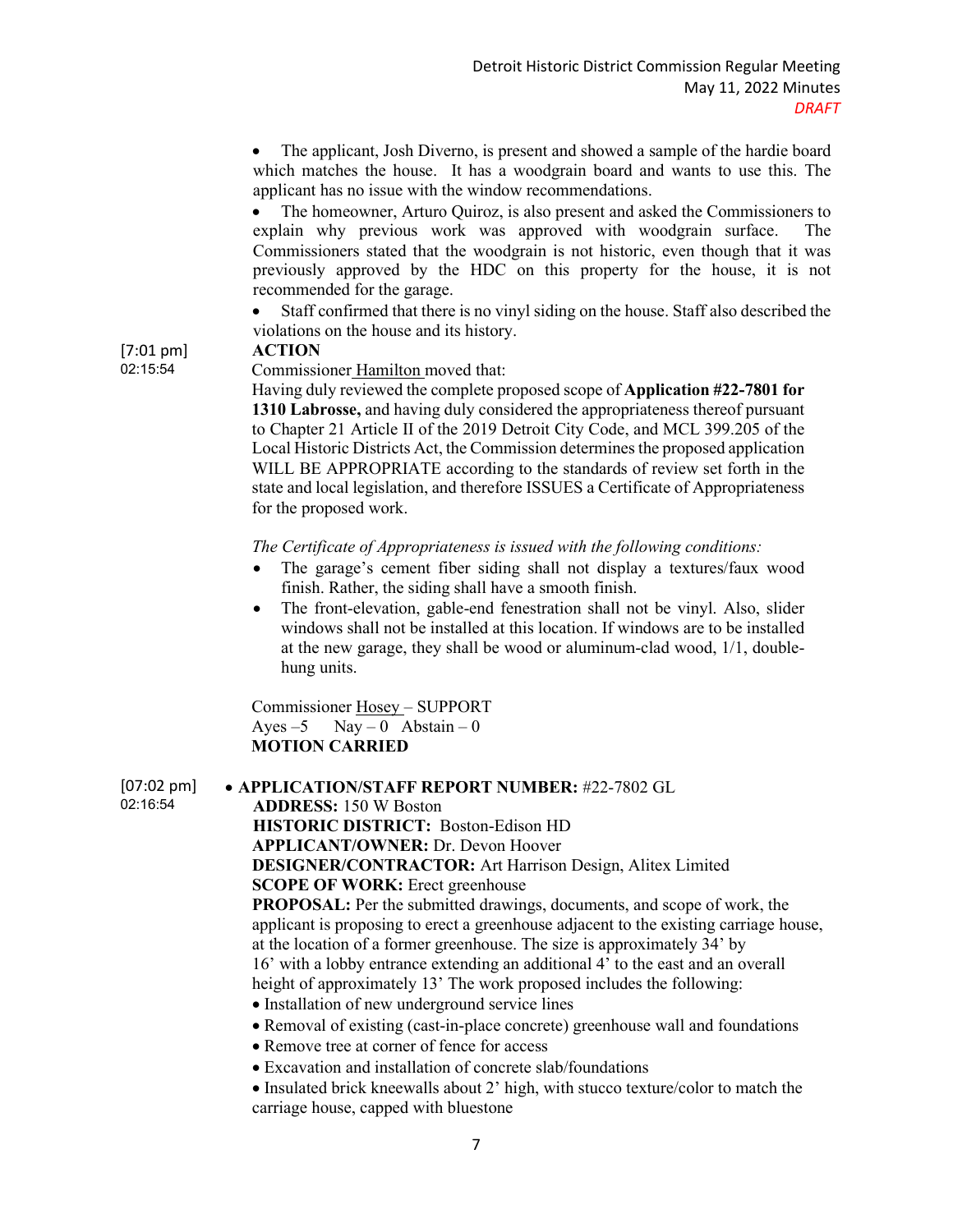- Bluestone pavers at entry walk
- Premanufactured ornamental aluminum and glass greenhouse structure

**PUBLIC COMMENT:** START (AUDIO)

• None

#### END (AUDIO)

#### **COMMISSION (AND APPLICANT) COMMENTS**

• The applicant, Dr. Devon Hoover, is present and described the background on the greenhouse and the house.

• No comments from the Commission.

#### **ACTION**

[7:11 pm] 02:24:54

[07:11 pm] 02:23:54

[07:11 pm] 02:23:54

[7:09 pm] 02:21:54

Commissioner Lockhart moved that:

Having duly reviewed the complete proposed scope of **Application #22-7802 for 150 W. Boston,** and having duly considered the appropriateness thereof pursuant to Chapter 21 Article II of the 2019 Detroit City Code, and MCL 399.205 of the Local Historic Districts Act, the Commission determines the proposed application WILL BE APPROPRIATE according to the standards of review set forth in the state and local legislation, and therefore ISSUES a Certificate of Appropriateness for the proposed work.

*The Certificate of Appropriateness is issued with the following conditions:* 

- Any fencing temporarily removed shall be stored and returned to position; and,
- Any major landscaping impacted by the project, including the tree at corner of fence required for access, be replaced in kind.

Commissioner Hamilton – SUPPORT Ayes  $-5$  Nay  $-0$  Abstain  $-0$  **MOTION CARRIED**

[07:13 pm] 02:26:54

• **APPLICATION/STAFF REPORT NUMBER:** #22-7803 AD **ADDRESS:** 1201 Washington **HISTORIC DISTRICT:** Washington Blvd. HD **APPLICANT:** Brian Rebain, Kraemer Design Group **OWNER:** Innovative Acquisitions LLC **SCOPE OF WORK:** Erect penthouses **PROPOSAL:** The description of work listed below is an abridged version of the items described in the applicant's narrative letter.

# **Masonry**

- Clean: All stone will be cleaned with a light duty detergent and low-pressure water rinse prior to any masonry work to allow matching of stone and mortar color.
- Repair: The many small holes found across the façade from former signage locations will be patched with matching materials. Loose or displaced pieces will be reset.
- Repointing: Mortar will match the color, texture, compressive strength, joint width, and joint profile of the existing mortar.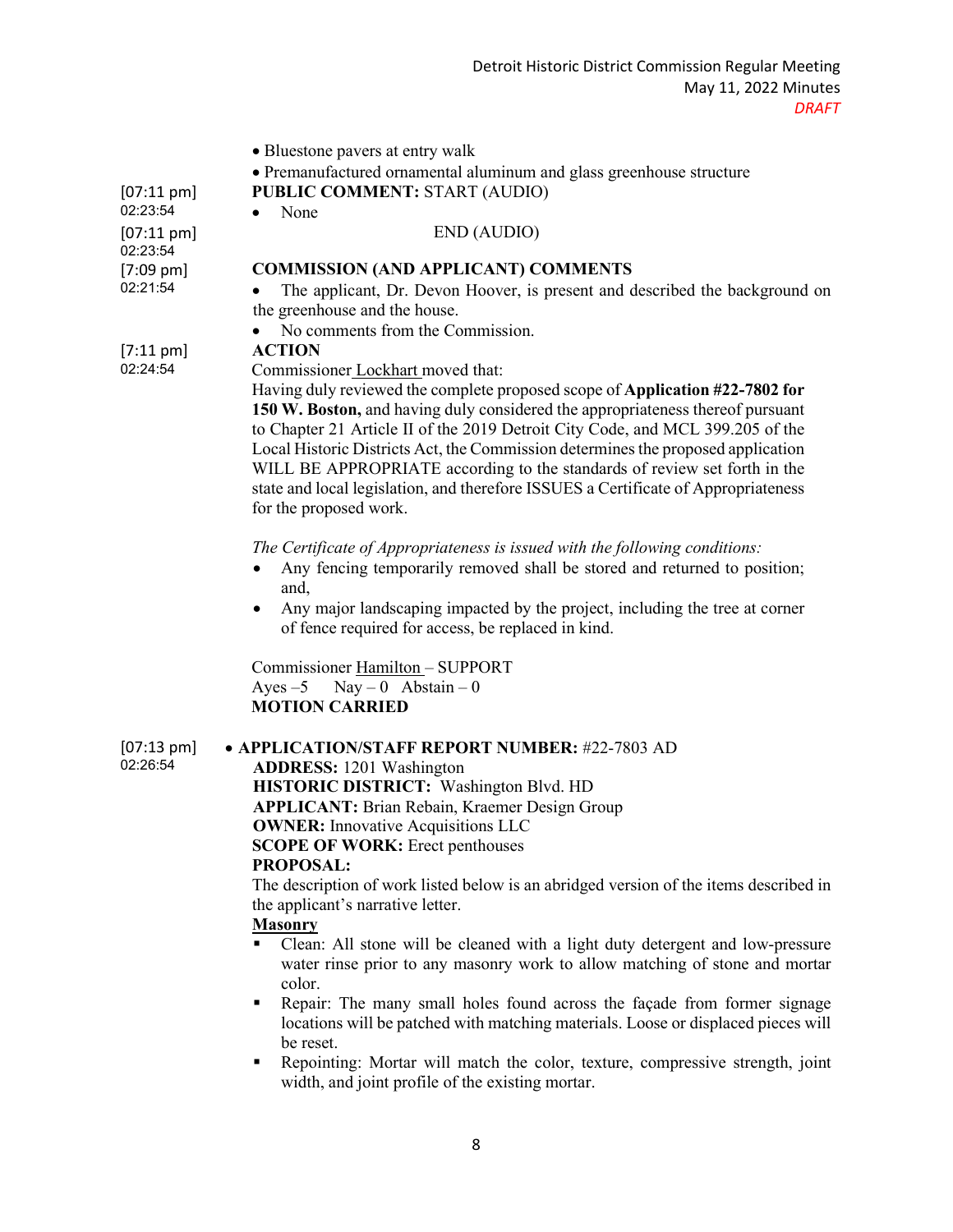Replace: Badly damaged stones will be replaced with new Indiana limestone selected to match the existing in color, profile, and finish

# **New West Wall**

- A new western façade, constructed at the open end of the building where the two structural bays were demolished, will be clad in buff colored brick to match the alley brick found on the Book Building/Tower.
- New aluminum windows (previously installed at the adjacent Book Building, and since removed), will be repurposed to provide glazing. The non-operable windows will be grouped together in each structural bay at the 2nd floor to provide large areas of mostly continuous glass.
- Two pairs of flush metal doors, factory finished to match the "Quaker Dark Bronze" color, will be installed near the north end of this façade for building loading and trash removal access. A single door will be provided near the center of the façade for the exit stair.

# **Storefront, Main Entry and Windows**

East and South Facades

- All non-original storefronts and overhead signage panels will be removed and replaced with new storefront systems.
- **Large format storefront windows, approximately 10'-8" H x 11'-8" W, divided** into three vertical glazing panels with transoms above, will be installed in the first and second floor window openings.
- A curb wall (actual height will vary with floor and pavement elevations) clad in limestone will be built beneath each storefront assembly on the first floor. The limestone veneer will be split into three panels to align with the storefront frames above.
- At the second floor the non-historic storefront will be removed and replaced with new storefront with a similar tripartite w/ transom design. Product info and details are submitted.
- All storefront framing and associated doors shall have a factory painted finish to match the "Quaker Dark Bronze" finish.

Main Entrance - East Façade

- The main double door entrance for the primary retail tenant is located in the vaulted center bay. The existing wood double doors and frame are glazed with an arched transom overhead that is divided into three lights.
- The wood frames and doors will be repaired and restored with new door hardware.
- The coffered vaulted ceiling will be repaired and restored, and the non-historic utility light removed.
- Side walls of the recessed entry will remain as is, with limestone panels restored as part of the façade work.

Northern-most Storefront – East Façade

- The storefront bay on the east façade will receive an entry door into a lobby for the 2nd floor tenant.
- This new entrance door will be a fully glazed aluminum stile and rail unit, centered within the new storefront assembly with sidelights on either side of the door and a transom overhead.
- The door will be recessed into the storefront bay with limestone clad wall returns, storefront glazing into the adjacent tenant space and exterior gyp board ceiling.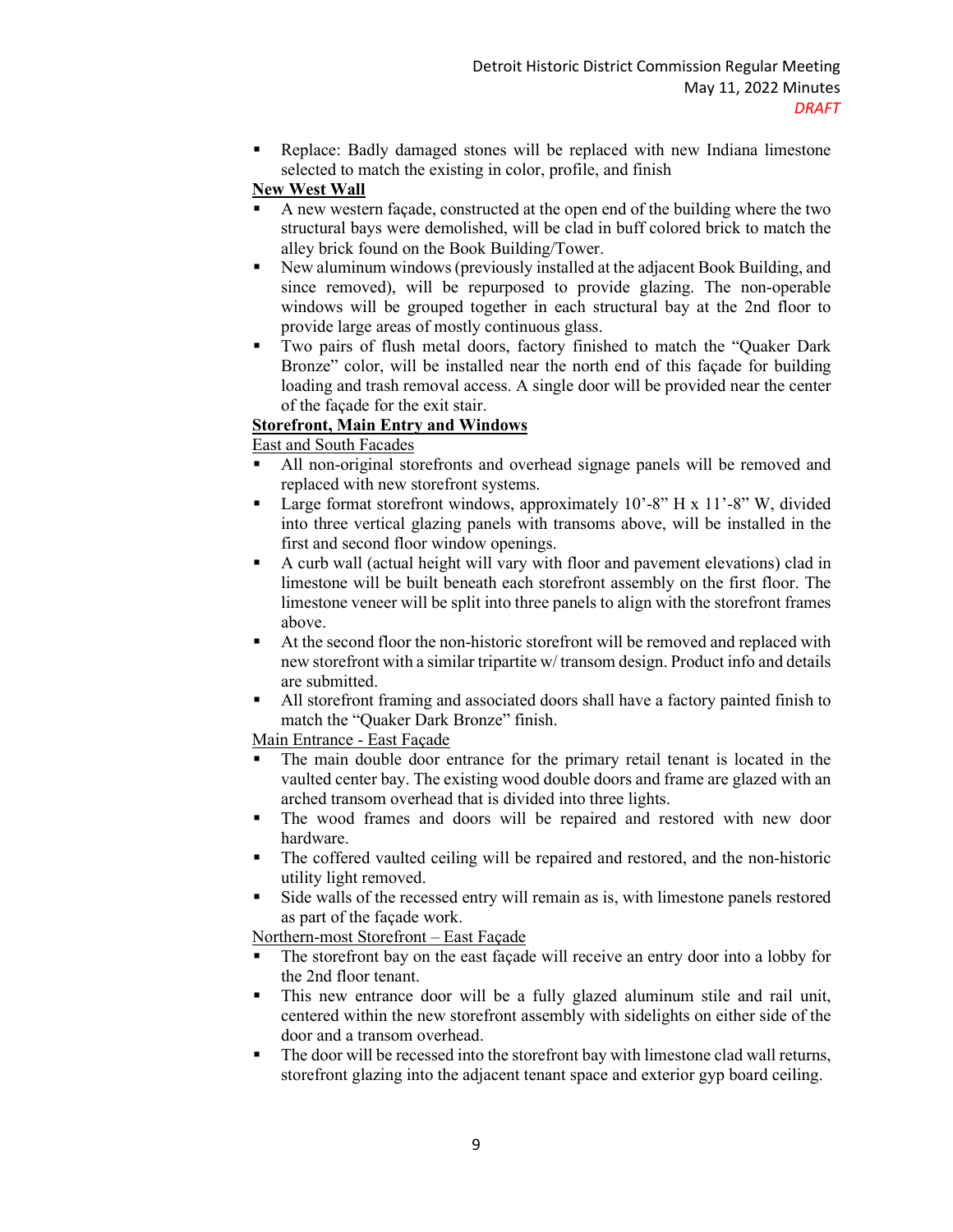The solid wall on the north side will have a similar storefront system as the south, but with a solid inset panel for tenant directory and electronic card reader.

# **Façade Lighting**

 Architectural sconces will be added on the two primary facades (east and south) at each column to accentuate architectural features. The sconces are rectangular in shape, will be Satin Black in color, and provide up/down light.

## **Roof and Penthouses**

Roof

- All roofing materials, including the built-up wood framing and deck, will be removed down to the structural steel frame at the ceiling level below.
- Once removed, the roof structure will be rebuilt by stubbing up at each column location with new steel columns and beams sloped to drain. New wood roof joists and decking will span between the new steel beams. New insulation and roof membrane will be provided to meet code.

## Penthouses

- Two new penthouses will be constructed.
- The first, housing the exit stair, will be constructed in the SW corner and will be recessed two structural bays from the State Street parapet/building edge.
- The second penthouse is proposed along the north end of the building. This penthouse will house mechanical space and the top landings of the stair and elevator. The east end of this penthouse will be recessed three full structural bays from the Washington Boulevard parapet/building edge.
- Both penthouses will be clad in the same buff color brick proposed for the alley façade.
- Rooftop mechanical equipment will be located in the space between the two penthouses along the west facade. A brick parapet wall, contiguous with the new alley wall, will screen the rooftop equipment from view from the alley. The rooftop equipment will be shorter than the two new penthouses and neither the rooftop equipment nor future screen wall will be visible from State St or Washington Blvd.

## **Site Work**

- Once the western two bays of the 1201 Washington building were demolished, the alley was extended to connect to State St.
- The alley has been left unpaved, and this application proposes to pave with materials similar in design with the proposed Book Tower alley paving. Brick pavers similarly used behind Book Tower will compose the driving surface of the alley, with standard finish concrete curbs at either side of the alley.
- The State St and Washington sidewalks shall be completely replaced as part of the 1201 Washington work. The design is to match the sidewalk design for Book Tower, including a wide concrete walkway against the building, landscaped planter beds near the curb, permeable pavers between the landscape beds and curb, and a granite curb against the roadbed. This design shall wrap around both facades of the building with a much narrower concrete walkway on the State St façade.

## **PUBLIC COMMENT:** START (AUDIO)

• Ms Butler, a resident and member of the Book Building, requested more clarity on the location of the proposed site. She supports the project.

[07:23 pm] END (AUDIO)

10

02:32:54

[07:20 pm]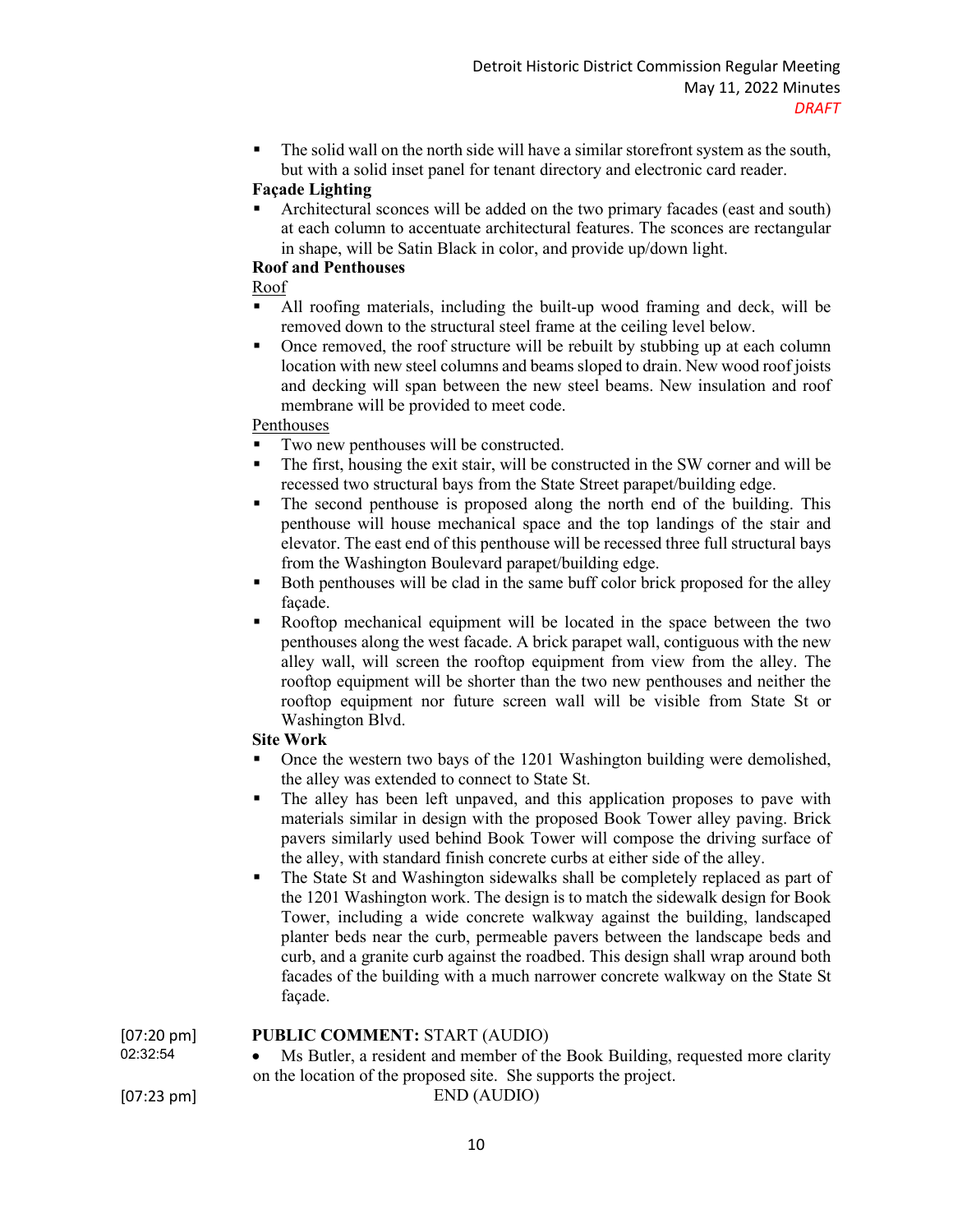| 02:36:54                         |                                                                                                                                                                                                                                                                                                                                                                                                                                                                                                                                                                                                                                                                                                     |
|----------------------------------|-----------------------------------------------------------------------------------------------------------------------------------------------------------------------------------------------------------------------------------------------------------------------------------------------------------------------------------------------------------------------------------------------------------------------------------------------------------------------------------------------------------------------------------------------------------------------------------------------------------------------------------------------------------------------------------------------------|
| $[7:17 \text{ pm}]$<br>02:29:54  | <b>COMMISSION (AND APPLICANT) COMMENTS</b><br>The applicant, Brian Rebain, raised concerns on the staff report's condition to<br>reduce the penthouse height and described future intentions on the potential to add a<br>roof deck and enclosed structure in addition to the current proposal.                                                                                                                                                                                                                                                                                                                                                                                                     |
|                                  | Commissioners said they don't have any issues with removing the staff's<br>recommendation for a condition to reduce the penthouse height.<br>The applicant presented some future intended work for Commissioner's                                                                                                                                                                                                                                                                                                                                                                                                                                                                                   |
| $[7:24 \text{ pm}]$<br>02:38:55  | information and feedback. Commissioners stated that they didn't see any issues.<br><b>ACTION</b><br>Commissioner Hosey moved that:<br>Having duly reviewed the complete proposed scope of Application #22-7803 for<br>1201 Washington Blvd., and having duly considered the appropriateness thereof<br>pursuant to Chapter 21 Article II of the 2019 Detroit City Code, and MCL<br>399.205 of the Local Historic Districts Act, the Commission determines the<br>proposed application WILL BE APPROPRIATE according to the standards of<br>review set forth in the state and local legislation, and therefore ISSUES a<br>Certificate of Appropriateness for the proposed work.                     |
|                                  | The Certificate of Appropriateness is issued with the following conditions:<br>Staff is granted authority to review the sidewalk plan for the remaining block,<br>$\bullet$<br>confirming that it will match the design approved within this application.                                                                                                                                                                                                                                                                                                                                                                                                                                           |
|                                  | Commissioner Hamilton - SUPPORT<br>$\text{Nay}-0$ Abstain - 0 (Commissioner Lockhart stepped out of the room.)<br>Ayes $-4$<br><b>MOTION CARRIED</b>                                                                                                                                                                                                                                                                                                                                                                                                                                                                                                                                                |
| $[07:30 \text{ pm}]$<br>02:43:30 | • APPLICATION/STAFF REPORT NUMBER: #22-7804, 7809-7812 AD<br><b>ADDRESS: 2555, 2508-2484 Burns</b><br>HISTORIC DISTRICT: Indian Village HD<br><b>APPLICANT: Brian Rebain</b><br><b>OWNER: Detroit Waldorf School</b><br><b>SCOPE OF WORK:</b> Establish permanent outdoor classroom structures, previously<br>erected per COVID-19 resolution<br>PROPOSAL: In September 2020, the applicant submitted a proposal for the erection                                                                                                                                                                                                                                                                   |
|                                  | of 14 temporary structures in response to COVID-19. A Notice-To-Proceed was<br>issued for the erection of the 12 structures within the historic district's boundaries<br>under the authority conferred to HDC staff by the Commission's Resolution #20-02.<br>In 2021 and 2022, the structures were modified per the submitted narrative.<br>With the current submission, the applicant is seeking the Commission's approval to<br>retain the 12 existing shelters within the Indian Village Historic District's boundary<br>as a permanent addition to the Waldorf School property. (The remaining two shelters<br>are located along Fischer Street, which is outside of the district's boundary.) |
| $[07:51 \text{ pm}]$<br>03:04:54 | <b>PUBLIC COMMENT: START (AUDIO)</b><br>• Matthew Naimi, Detroit resident and parent of student at Waldorf, supports the<br>project.<br>• Liam Kurtz, an 8 <sup>th</sup> grader at Waldorf, spoke in support of the proposal.<br>Sarah Elliot, parent of student at Waldorf, spoke in support of the proposal.                                                                                                                                                                                                                                                                                                                                                                                      |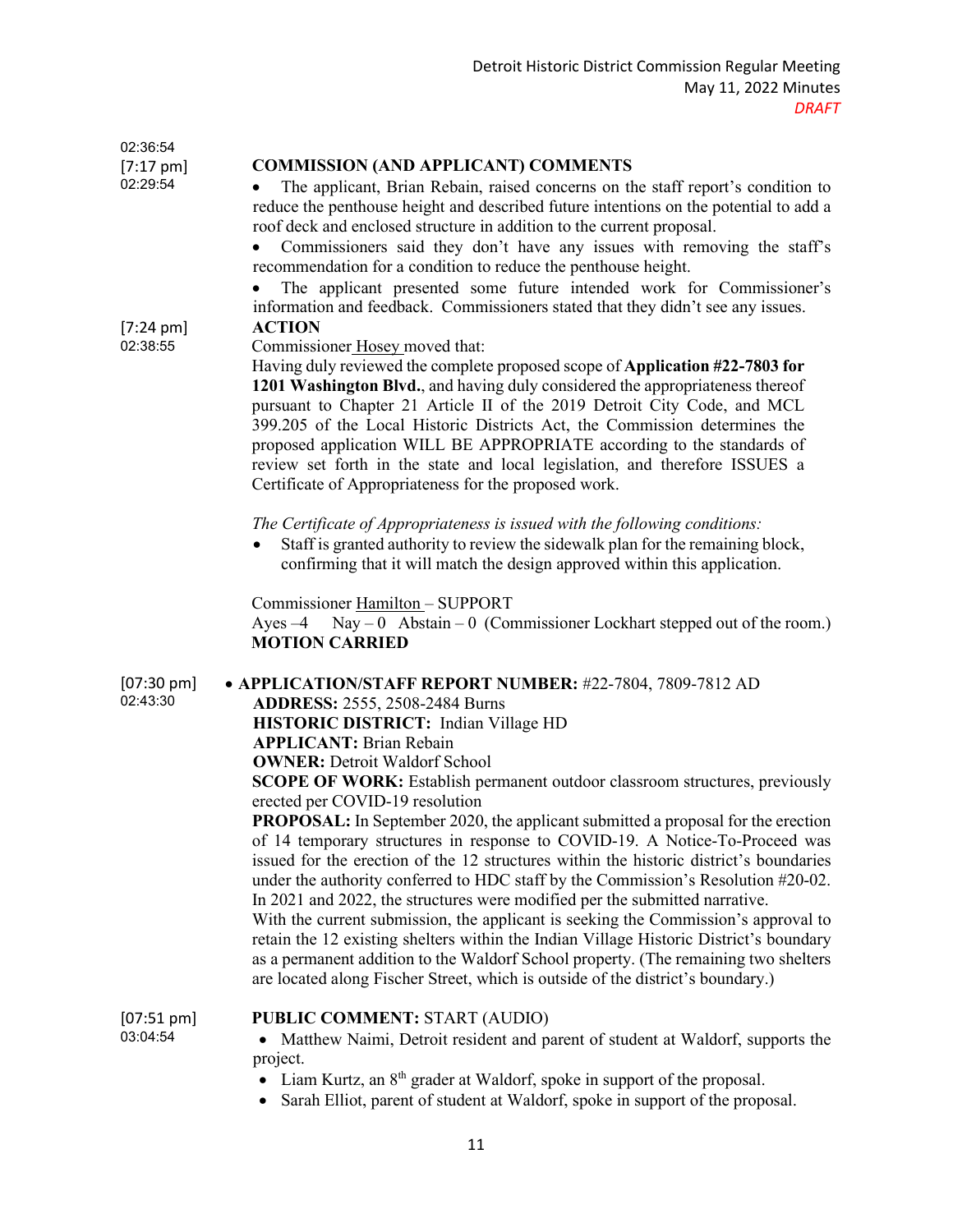• Christine Driscoll, parent of students at Waldorf and resident of Indian Village, spoke in support of the proposal.

• Alex Alsup, parent of students at Waldorf and resident of Indian Village, spoke in support of the proposal.

- Melanie Watkins, parent of student at Waldorf, spoke in support of the proposal.
- Chris McInnis, parent of student at Waldorf, spoke in support of the proposal.
- Joe Klecha, resident of Corktown, spoke in support of the proposal.

• Shira, resident of Indian Village, parent of former student, and health professional, spoke in support of the proposal.

• Bill Swanson, resident of West Village and parent of student at Waldorf, spoke in support of the proposal.

• Amy Mitchell, resident of West Village and parent of student at Waldorf, spoke in support of the proposal.

• Vadim Oss, resident of Indian Village and parent of student at Waldorf, spoke in support of the proposal.

• Carol Hill, board member of Waldorf School, spoke in support of the proposal.

• Debra Walker, whose grandson went to Waldorf School, spoke in support of the proposal.

• Linda Williams, teacher at Waldorf School, spoke in support of the proposal.

• Mike Champrani, parent of students at Waldorf School, spoke in support of the proposal.

• Anri Beleshi, parent of students at Waldorf School, spoke in support of the proposal.

• Andi Mahony, resident of Indian Village, parent and worker at Waldorf School, spoke in support of the proposal.

• Betty Warmack, parent of former students at Waldorf, spoke in support of the proposal.

# END (AUDIO)

[08:28 pm] 03:41:54 [7:32 pm] 02:48:18

## **COMMISSION (AND APPLICANT) COMMENTS**

• Director Landsberg left the room and stated that he has not been involved with this application.

• Commissioner Hosey recused himself from this case because he has a family member involved with the school.

The applicant, Brian Rebain, is present and described the historic and current background on the proposal. He also disclosed that he is a parent of students who attend here. He stated some disagreement with the staff's assessment that the grounds were a formal, park-like setting. He clarified that no vegetation was disturbed except grass and preserves some of the open landscape in the middle of the grounds. He also presented how material and work was completed and funded by volunteers, but professionally designed and certified.

• The applicant, Virginia Stanard, described the benefits of these outdoor classrooms.

• Commissioners discussed the value of these assets during the pandemic and like to understand why they would have to be permanent structures at this time.

• Commissioners discuss the materiality and design the structures. The Arts and Crafts design of the school is not reflected in the design very well in these structures,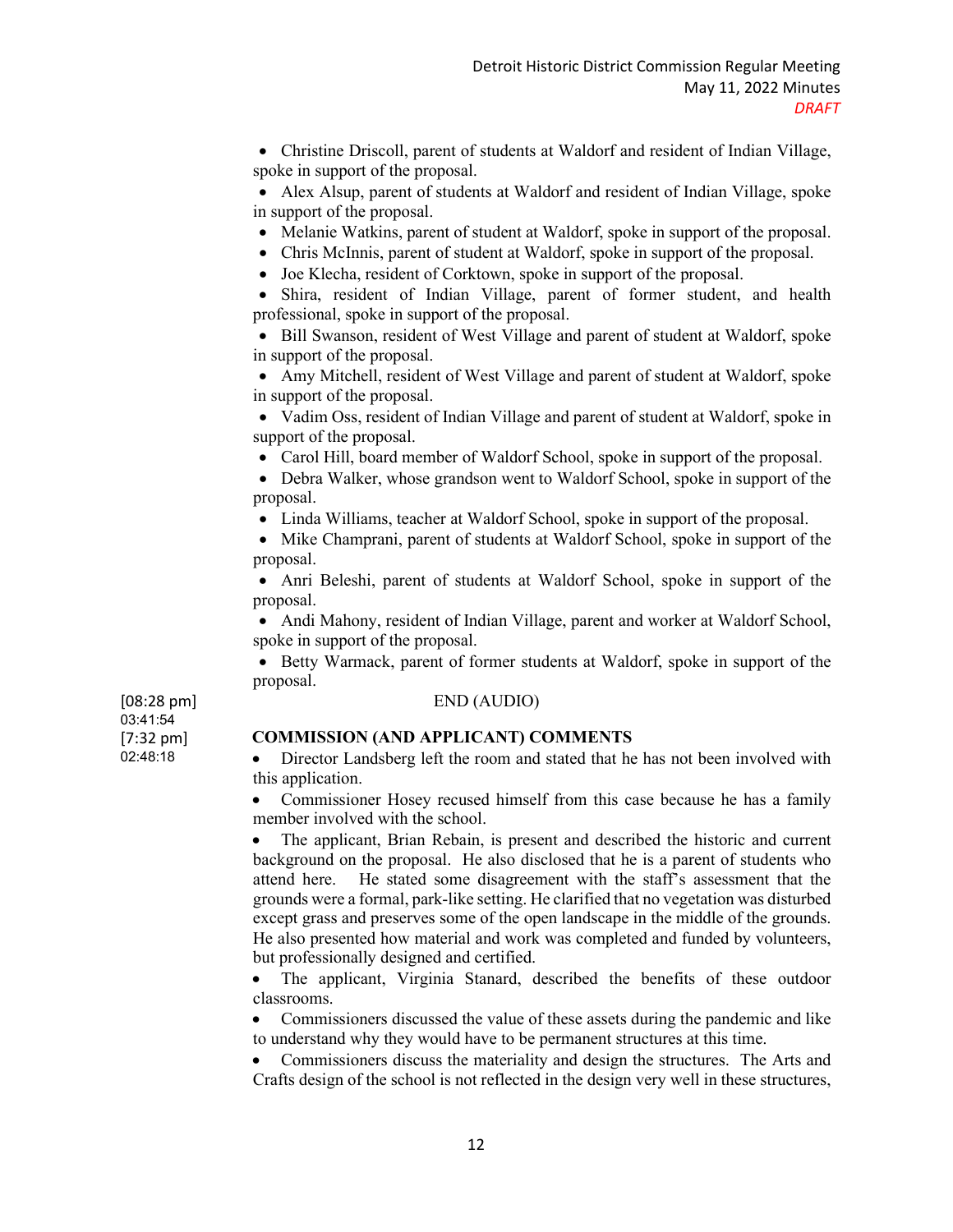but the design could be augmented to be more closely resembling the historic context of the historic architecture of the building.

- Commissioners discuss the value this proposal has in the community.
- Commissioners discuss the reasons between having a NTP (versus a COA) and adding a time component to a NTP.

[8:39 pm] 03:52:55 **ACTION ONE**

Commissioner Miriani moved that:

Having duly reviewed the complete proposed scope of **Application #22-7804 and #22-7809 - 7812 for 2555, 2508 – 2484 Burns**, and having duly considered the appropriateness thereof pursuant to Chapter 21 Article II of the 2019 Detroit City Code, and MCL 399.205 of the Local Historic Districts Act, the Commission determines the proposed application WILL NOT BE APPROPRIATE according to the standards of review set forth in the state and local legislation, and therefore ISSUES a DENIAL for the proposed work.

*The Commission's reason for denial is that the proposed work fails to meet the Secretary of the Interior's Standards, specifically Standards:* 

1) A property shall be used for its historic purpose or be placed in a new use that requires minimal change to the defining characteristics of the building and its site and environment.

2) The historic character of a property shall be retained and preserved. The removal of historic materials or alteration of features and spaces that characterize a property shall be avoided.

Commissioner Hamilton – SUPPORT

Ayes  $-4$  Nay  $-0$  Abstain  $-0$  (Commissioner Hosey recused himself, not present.)  **MOTION CARRIED**

[8:40 pm] 03:53:55

## **ACTION TWO**

Commissioner Hamilton moved that:

Having duly reviewed the complete proposed scope of **Application #22-7804 and #22-7809 - 7812 for 2555, 2508 – 2484 Burns**, and having duly considered the appropriateness thereof pursuant to Chapter 21 Article II of the 2019 Detroit City Code, and MCL 399.205 of the Local Historic Districts Act, the Commission determines the proposed application WILL NOT BE APPROPRIATE according to the standards of review set forth in the state and local legislation. However, the Commission has determined that the following condition prevails and therefore ISSUES a NOTICE TO PROCEED for the proposed work because it is necessary to substantially improve or correct the following condition:

(2) The resource is a deterrent to a major improvement program that will be of substantial benefit to the community. Substantial benefit shall be found only if the applicant proposing the work has obtained all necessary planning and zoning approvals, financing and environmental clearances, and the improvement program is otherwise feasible.

## *The Notice to Proceed is issued with the following condition:*

• New alterations proposed for the 12 structures and site be submitted to HDC staff for review and approval prior to work taking place.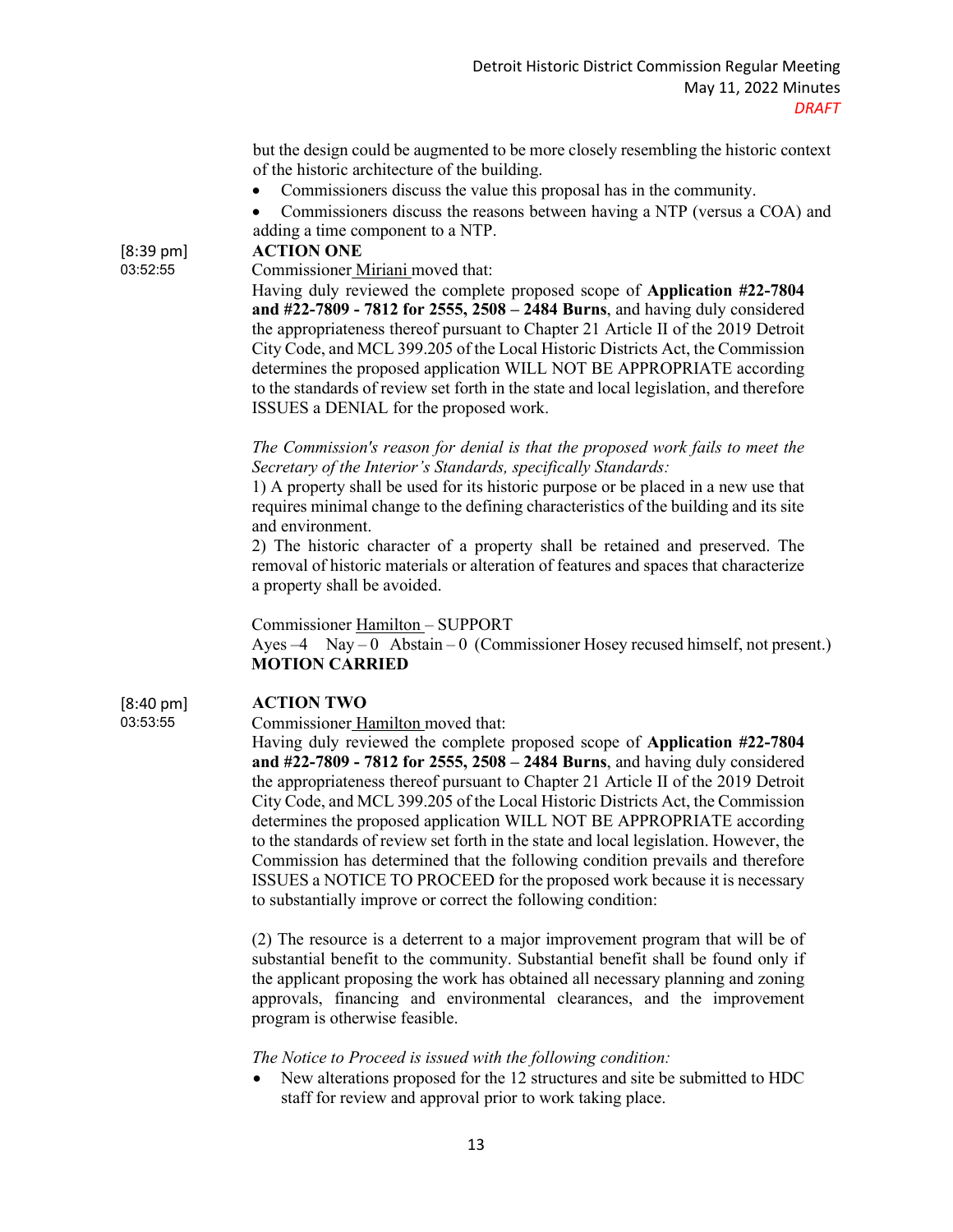• This Notice to Proceed shall expire after 10 years.

Commissioner Miriani – SUPPORT

Ayes  $-4$  Nay – 0 Abstain – 0 (Commissioner Hosey recused himself, not present.)  **MOTION CARRIED**

#### **X CITY PROJECTS SUBJECT TO PUBLIC HEARING**

None

[8:43 pm] 03:56:55 [8:52 pm] 04:03:00

## **XI PUBLIC COMMENT**

• None

#### **XII APPLICATIONS NOT SUBJECT TO PUBLIC HEARING**

[8:52 pm] 04:03:00

• **APPLICATION/STAFF REPORT NUMBER:** #22-7806 DR **VIOLATION NUMBER:** 579

**ADDRESS:** 891 Edison

**HISTORIC DISTRICT:** Boston-Edison HD

**APPLICANT/OWNER:** Larry Butler

**SCOPE OF WORK:** Rehabilitate house and garage\*

**PROPOSAL:** The proposed work consists of several scopes of work as described below. In most cases the work described entails repair of existing materials with like materials and the replacement of existing vinyl windows from a former owner with wood windows.

Repair roof of house and garage

- Replace roof asphalt shingles with Owens Corning TruDefinition Duration asphalt shingles, color slate
- Replace existing aluminum gutters with white aluminum gutters

Rehabilitate walls, siding and soffits

- Repair deteriorated areas in soffits and siding: use matching wood and overlay style for soffits, clapboard and shake siding
- Repair rear walls with 2x4 plywood framing in an approximate 6'x15' area. Install wood shake shingles, 6'x16' area, and wood clapboard, 6'x 6' area, to match existing.
- Repair west wall siding with wood shake shingles, 2'x25' area, to match existing.
- Repair east walls with 2x4 plywood framing in an approximate 4'x15' area. Install wood shake shingles, 2'x30' and 8'x10' areas, and wood clapboard, 1'x 8' area, to match existing.
- Paint to existing color, C:1 or C:4, depending on location

Rehabilitate windows and doors

- Restore front wood door: remove, repair and replace existing front door.
- Install two  $(2)$  steel doors at the rear of the house:
	- o one (1) 6-panel Jeldwen steel replacement basement door, color white, no window
	- o one (1) 4-panel Jeldwen steel replacement door, color white, fan lite.
- Replace eight (8) vinyl windows in rear elevation from a previous owner:
	- o six (6) 32"x58" wood, double-hung Jeldwen window with true divided light  $6/1$ .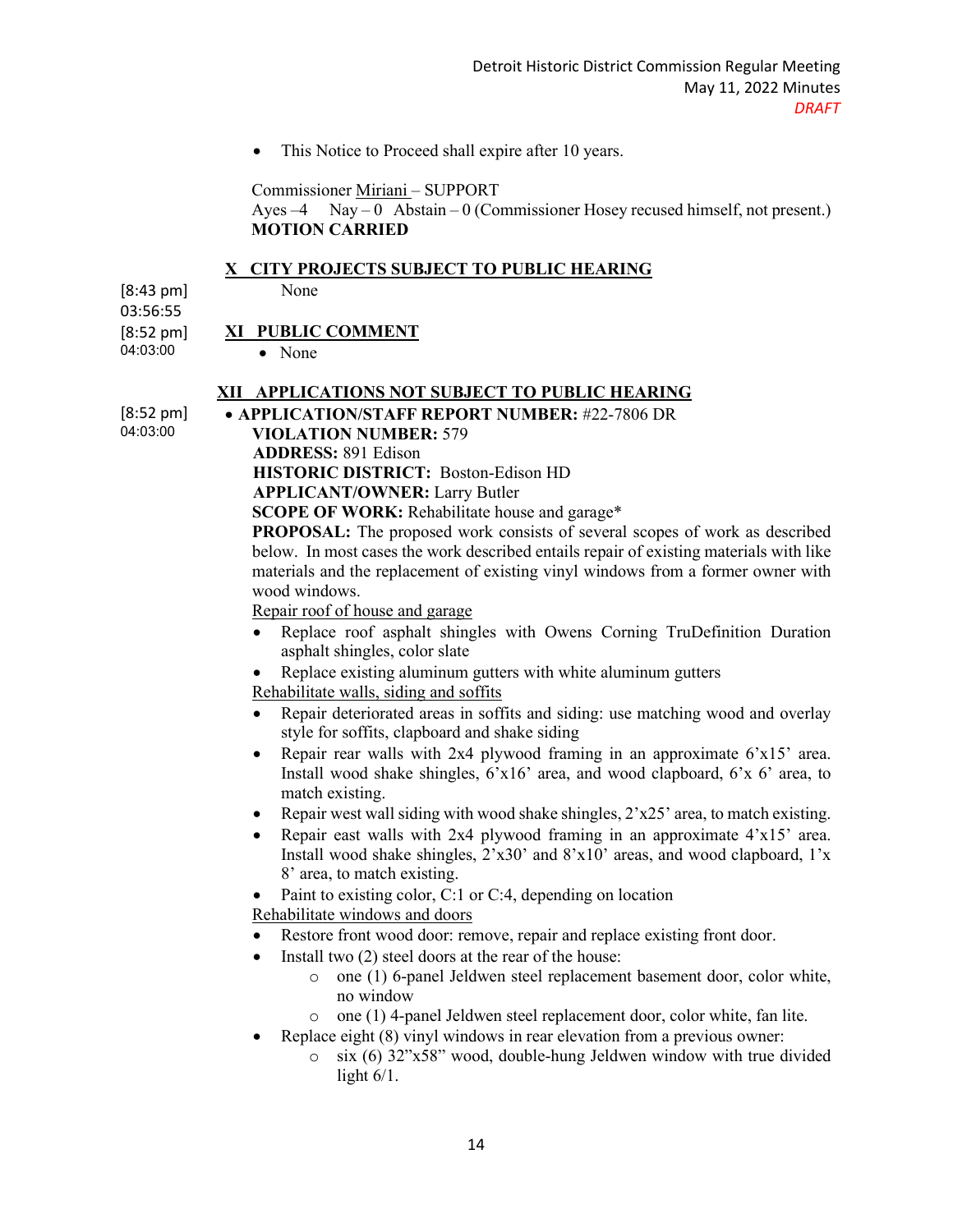- o one (1) 30"x46" wood, double-hung Jeldwen window with no grid/divided light.
- o one (1) 24"x36" wood, double-hung Jeldwen window with no grid/divided light.
- Install three (3) casement windows for the front elevation,  $2<sup>nd</sup>$  floor with  $2x3$  true divided light:
	- o One (1) 18"x36" wood, Jeldwen casement, hinge operation in the middle.
	- o Two (2) 18"x36" wood, Jeldwen casement, fixed on either side.
	- o Retain original casement frame.
- All other windows (28) will install panes of sheet glass to match existing glass, retaining all wood windows.
- Paint window trim existing color, off-white  $(C:4)$

Paint house & trim

- Paint house and trim using existing colors off-white (C:4) for body and trim and gray colors (C:1) body and porches, which was painted this color by a previous owner, using Color System C:
	- o C:1 Sherwin Williams "Light Bluish Gray", flat sheen
	- o C:4 Sherwin Williams "2829 Classical White", flat sheen

Rehabilitate front steps, rear porch deck, rear sleeping room  $(2<sup>nd</sup>$  floor enclosed porch)

- Install 6' wide wood front steps, paint grey C:1 to match existing color
- Install one (1) wrought-iron handrail for the steps, left side, facing the house.
- Repair rear, 4'x6' wood porch/deck, install 3 steps, paint grey C:1.
- Remove rotted wood skirting from rear, porch deck and install 1x4 white pine skirting, approximately 30' length of area, paint grey C:1.
- Remove rotted wood from sleeping room skirt wall, approximately 15' length of area, replace with tongue-and-groove plank wall, paint grey C:1.

Garage Doors & Windows

- Install steel replacement Cloplay 8'x7' short-panel garage door, no windows (alley security), color white.
- Install one (1) six-panel Jeldwen steel replacement door, color white, no windows.
- Replace broken glass for windows on front, east and west sides

[8:52 pm] 04:03:00

# **COMMISSION (AND DEVELOPER) COMMENTS**

- o Applicant, Larry Butler, described history of the project and the process to get permits while there was water damage to the house.
- o Commissioner asked if applicant understand the Applicant's conditions, and asked that the applicant review the staff report.
- o Staff recommended an alteration to the conditions regarding dimensions and drawings. Staff would like the applicant to provide clarity on the work being done for the rear porch conditions.

#### [9:02 pm] **ACTION**

04:15:20

Commissioner Miriani move that: Having duly reviewed the complete proposed scope of **Application #22-7806 for 891 Edison**, and having duly considered the appropriateness thereof pursuant to Chapter 21 Article II of the 2019 Detroit City Code, and MCL 399.205 of the Local Historic Districts Act, the Commission determines the proposed application WILL BE APPROPRIATE according to the standards of review set forth in the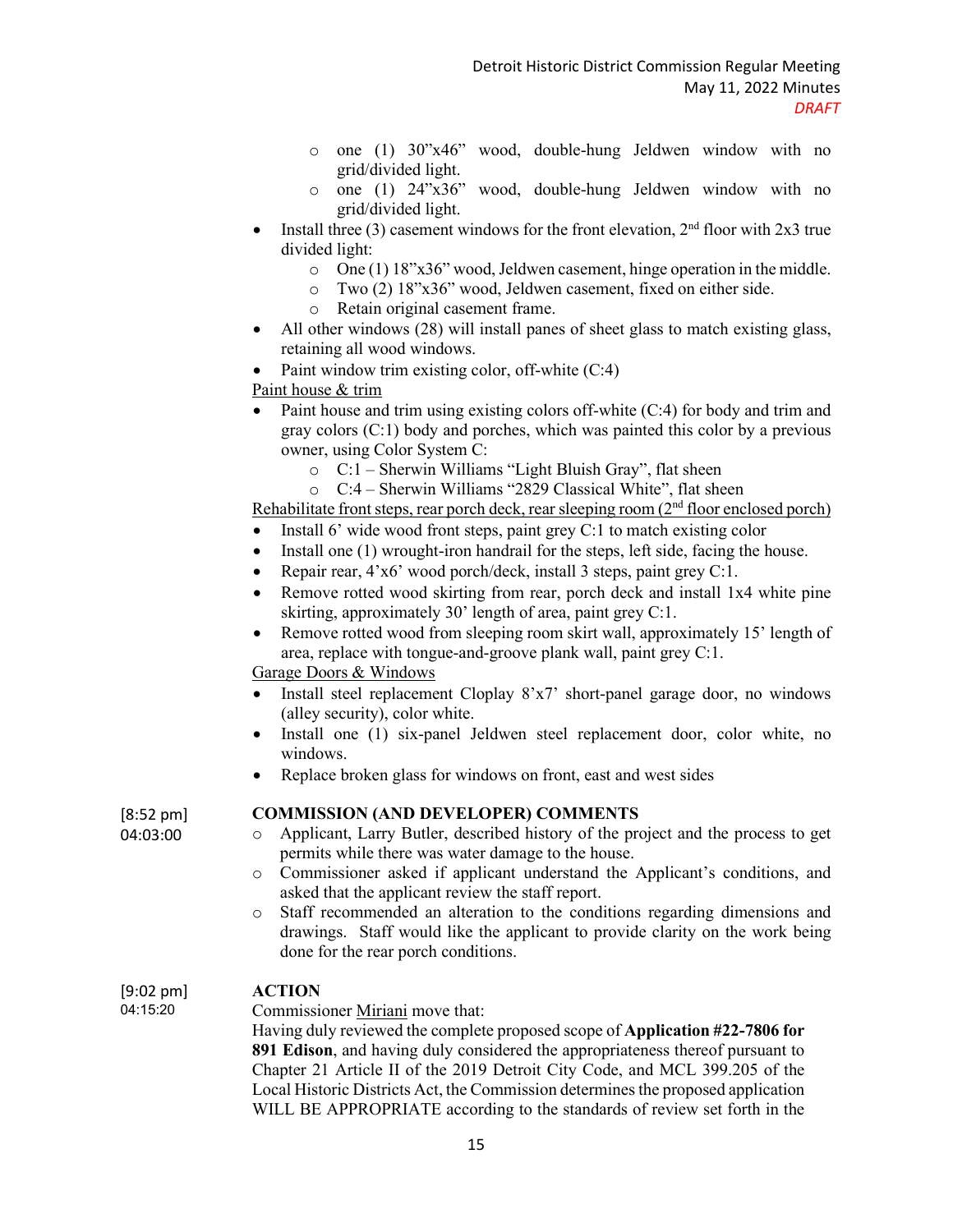state and local legislation, and therefore ISSUES a Certificate of Appropriateness for the proposed work.

#### *The Certificate of Appropriateness is issued with the following conditions:*

• HDC staff has final approval over the alterations to the rear porch of the home.

Commissioner Lockhart – SUPPORT  $Aves - 5$  Nav – 0  **MOTION CARRIED**

[09:03 pm] 04:16:56 • **APPLICATION/STAFF REPORT NUMBER:** 22-7807 DR **ADDRESS:** 1053 Burns **HISTORIC DISTRICT:** Indian Village HD

**APPLICANT/PROPERTY OWNER:** Curt Cramer **SCOPE OF WORK:** Enclose rear porch

#### **PROPOSAL:**

The proposed work is the enclosure of the rear, northwest porch with walls, finished with wood siding, a window and door with a reconstruction of the staircase to widen and extend the existing brick and limestone-capped wingwalls to provide a mudroom to the adjacent kitchen.

Enclose Porch

The porch's footprint would remain the same. The existing limestone capped knee-wall and brick pillar shall remain in place. The enclosure would be completed by building a wall immediately on top of the limestone capped brick wall, which would have a fixed, 47" x 23" window with a 4/2 muntin pattern to match the sunroom windows. The siding would match the existing wood clapboard siding. A door would be installed at the top of the stair, with the same proposed wood clapboard siding to fill in the exterior wall. Product Data- See attached brochures and cut sheets for additional information: • Siding: 4  $\frac{1}{2}$ " wood beveled clapboard to match existing wood siding's

material and thickness and color, by Detroit Forest Products.

• Window: Pella architect series, fixed 47" x 23" with 4/2 muntins, stain grade pine interior, aluminum clad exterior, painted to match existing house trim • Door: Wood and double-pane glass, 36"x 80"

#### Replace stair and wing walls

The proposal is to replace the existing concrete and brick paver stair with wider, limestone steps and to expand the existing 2' limestone capped, brick wingwalls with longer limestone capped, brick wingwalls. The dimensions of the stairs would increase from 48" wide to 63" wide to match the dimensions of the existing sun porch steps more closely. The dimensions of the wing walls would increase from  $31$ " tall and  $46$ " long to  $42$ " tall and  $82$ " long to match the dimensions of the existing sunporch walls more closely. Product Data- See attached brochures and cut sheets for additional information:

- Brick: Reuse of existing brick, and new bricks (Bowerston #1100, red flash smooth) that the applicant is using to match existing brick.
- Limestone caps and steps

## [09:04 pm] **COMMISSION (AND APPLICANT) COMMENTS**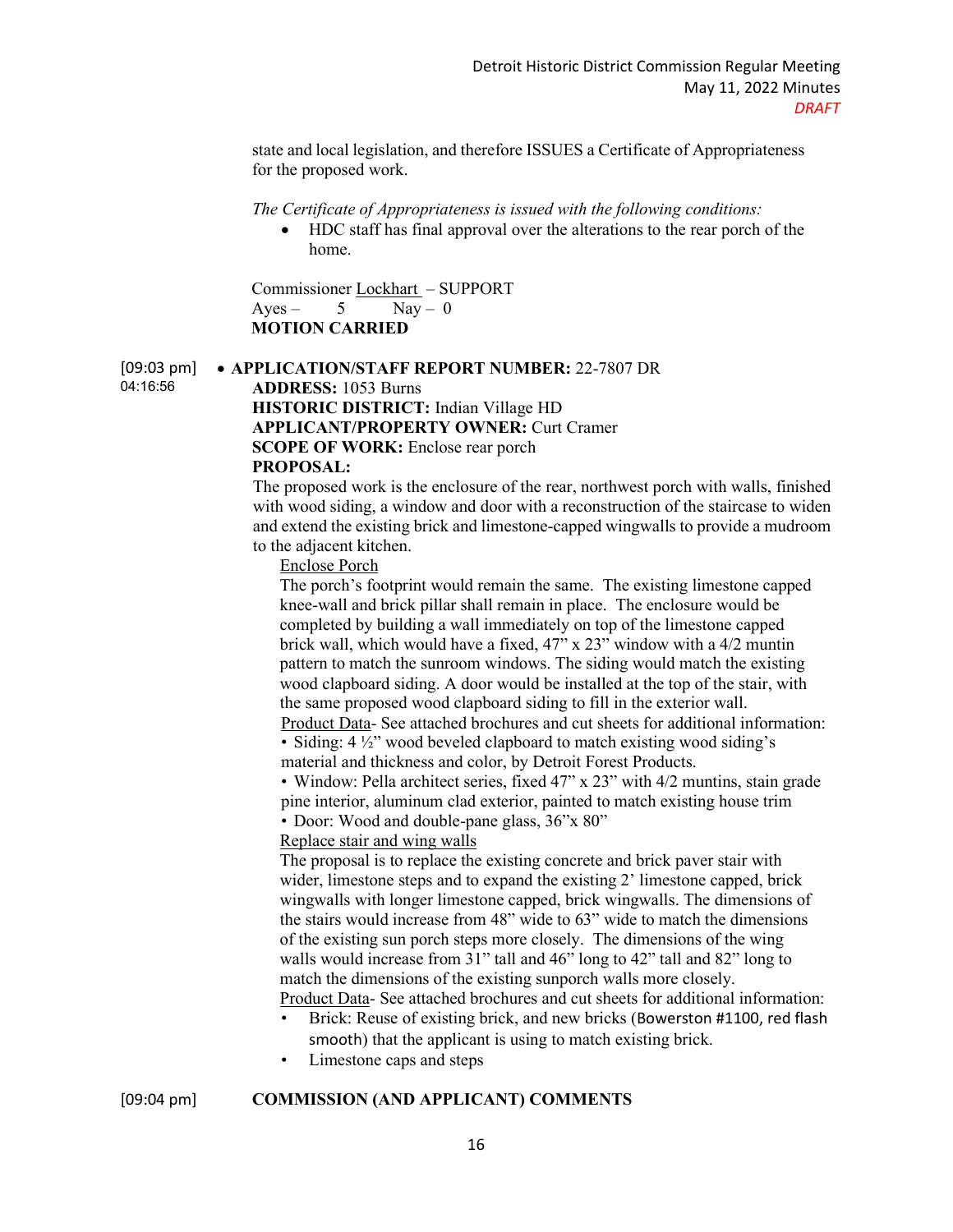| 04:17:34             | Applicant Curt Cramer is present and described the history of rehabilitation of<br>$\circ$<br>the house as the owner the rationale for the proposed enclosed porch. The<br>applicant stated their objection to the Staff Report's point to change the walls to<br>windows; they wouldn't bother enclosing the porch with this condition. |  |  |
|----------------------|------------------------------------------------------------------------------------------------------------------------------------------------------------------------------------------------------------------------------------------------------------------------------------------------------------------------------------------|--|--|
|                      | Commissioner asked the applicant to describe the original conditions of the<br>$\circ$<br>porch.                                                                                                                                                                                                                                         |  |  |
|                      | The applicant created new columns in the front of the house by removing the wall<br>$\circ$<br>and glass block of the front porches.                                                                                                                                                                                                     |  |  |
|                      | Commissioners discussed how the proposed work could be undone and is not<br>$\circ$<br>visible to the public.                                                                                                                                                                                                                            |  |  |
| $[09:15 \text{ pm}]$ | <b>ACTION</b>                                                                                                                                                                                                                                                                                                                            |  |  |
| 04:27:56             | Commissioner Miriani moved that:                                                                                                                                                                                                                                                                                                         |  |  |
|                      | Having duly reviewed the complete proposed scope of Application #22-7807 for                                                                                                                                                                                                                                                             |  |  |
|                      | 1053 Burns, and having duly considered the appropriateness thereof pursuant to                                                                                                                                                                                                                                                           |  |  |
|                      | Chapter 21 Article II of the 2019 Detroit City Code, and MCL 399.205 of the Local                                                                                                                                                                                                                                                        |  |  |
|                      | Historic Districts Act, the Commission determines the proposed application WILL                                                                                                                                                                                                                                                          |  |  |
|                      | BE APPROPRIATE according to the standards of review set forth in the state and                                                                                                                                                                                                                                                           |  |  |

*The Certificate of Appropriateness is issued with the following conditions:* 

The applicant provides drawings to HDC staff for review and approval that show the proposed width of the stair shall not exceed the width of the existing interior space between the pillar and the exterior wall, that the height of the wingwall not exceed the height of the porch, except for the limestone cap.

local legislation, and therefore ISSUES a Certificate of Appropriateness for the

Commissioner Lockhart– SUPPORT Ayes – 5 Nay – 0  **MOTION CARRIED**

[9:16PM] 04:29:00

#### • **APPLICATION/STAFF REPORT NUMBER:** #22-7808 JR

**VIOLATION NUMBER:** 593

**ADDRESS:** 647 Arden Park **HISTORIC DISTRICT:** Arden Park- East Boston HD **APPLICANT:** Shalom Dubov **OWNER:** Shalom Dubov/ NN Builders LLC **SCOPE OF WORK:** Replace glass block windows with vinyl windows **PROPOSAL:**

With the current submission, the applicant is seeking the Commission's approval to replace a number of existing glass block windows with new vinyl windows. Specifically, the work includes the following items:

# **West Elevation**

proposed work.

• Replace three glass block windows at the first story with new, double-hung vinyl windows with muntins between the glass

#### **East Elevation**

- Replace one glass block window at the first story with a new double-hung vinyl windows with muntins between the glass
- Replace one glass block windows at the first story with a new fixed vinyl window with muntins between the glass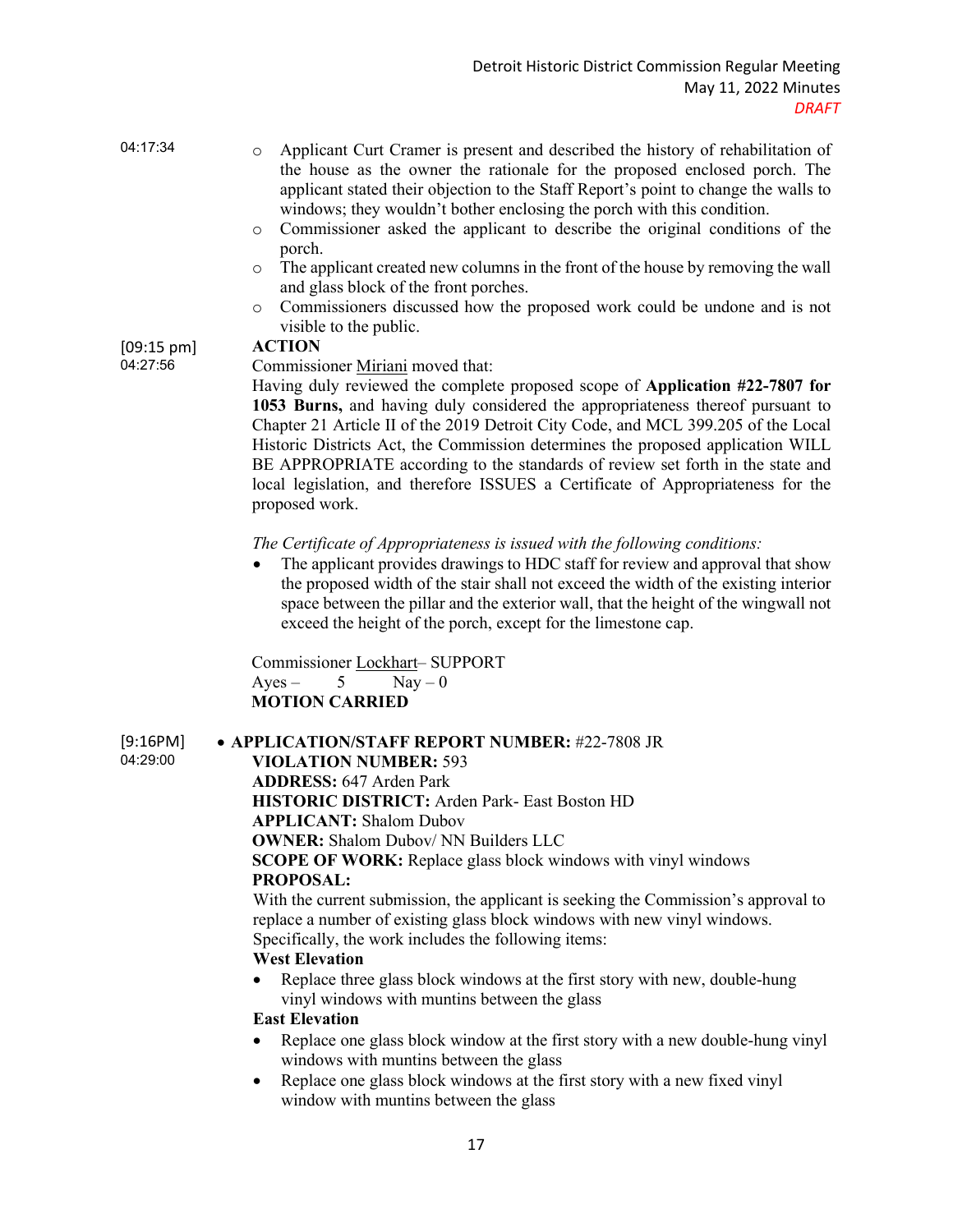## **Rear/North Elevation**

- Replace one glass block window at the second story with a new, double-hung vinyl window with muntins between the glass
- Replace two glass block windows at the first story with new, fixed vinyl windows with muntins between the glass
- Replace one glass block window at the first story with a new, double-hung vinyl window with muntins between the glass

#### **COMMISSION (AND DEVELOPER) COMMENTS**

- Applicant, Shalom Dubov, was present and described the proposal to replace the block windows with vinyl windows. He requested guidance on other materials that may be approved.
- o Commissioner discussed use of vinyl windows, alternative materials and clarity on the number of glass block windows.

#### [09:25 pm] 04:38:00 **ACTION**

[9:17 PM] 04:29:34

Commissioner Miriani moved that:

Having duly reviewed the complete proposed scope of **Application #22-7808 for 647 Arden Park**, and having duly considered the appropriateness thereof pursuant to Chapter 21 Article II of the 2019 Detroit City Code, and MCL 399.205 of the Local Historic Districts Act, the Commission determines the proposed application WILL NOT BE APPROPRIATE according to the standards of review set forth in the state and local legislation, and therefore ISSUES a DENIAL for the proposed work.

*The Commission's reason for denial is that the proposed work fails to meet the Secretary of the Interior's Standards, specifically Standards:* 

2) The historic character of a property will be retained and preserved. The removal of distinctive materials or alteration of features, spaces and spatial relationships that characterize a property will be avoided. Staff therefore recommends that the Commission issue a Denial for the proposal.

Commissioner Hamilton – SUPPORT  $Ayes - 5$  Nay – 0 **MOTION CARRIED**

 $[09:26]$ 04:42:00

| วิpm]<br>• APPLICATION/STAFF REPORT NUMBER: #22-7819 JR |  |  |
|---------------------------------------------------------|--|--|
|---------------------------------------------------------|--|--|

**ADDRESS:** 259 W. Grand Blvd.

**HISTORIC DISTRICT:** Hubbard Farms HD **APPLICANT:** Gamal Usmanoff/Alexandira Home Solutions **PROPERTY OWNER:** Erin Ebsch **SCOPE OF WORK:** Replace existing vinyl and wood windows **PROPOSAL:**

The applicant is seeking the Commission's approval to replace all of the windows at the home with new wood units. Specifically, the current proposal includes the following:

• Replace all vinyl windows with new 1/1 aluminum-clad wood, double-hung, Pella Windows. The aluminum cladding will display a black finish color. The applicant has stated that they would also be willing to install simulated divided lite windows if the Commission requires, but that they prefer a 1/1 configuration.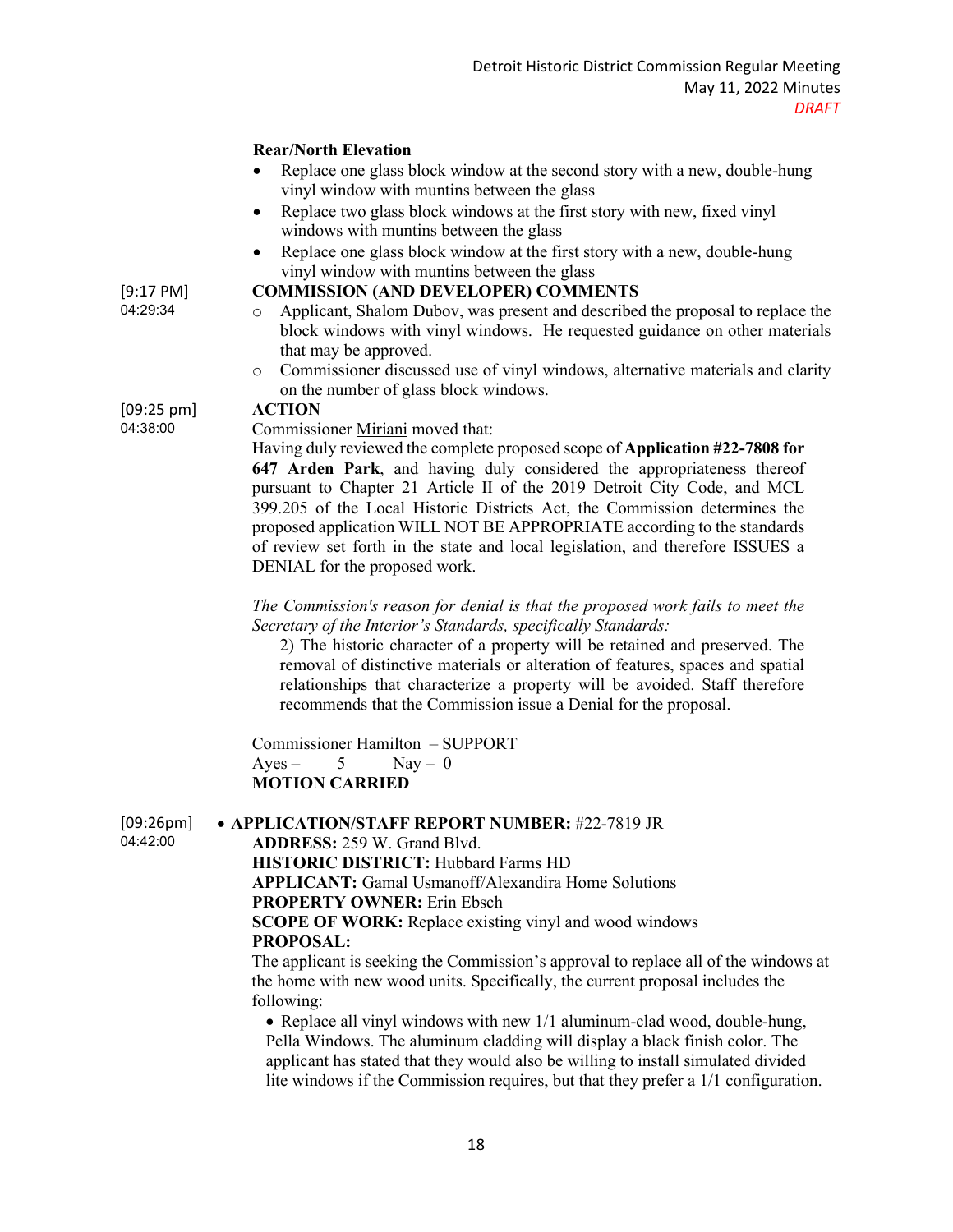|                      | The existing historic wood trim/brickmound/casing will be retained and will not<br>be covered/clad with aluminum<br>• Replace the each of the two existing wood picture windows at the front<br>elevation, first story, with a new fixed aluminum-clad wood window. The<br>aluminum cladding will display a black finish color The existing historic wood<br>trim/casing/brickmould will be retained and will not be covered/clad with<br>aluminum        |
|----------------------|-----------------------------------------------------------------------------------------------------------------------------------------------------------------------------------------------------------------------------------------------------------------------------------------------------------------------------------------------------------------------------------------------------------------------------------------------------------|
| [09:26pm]            | <b>COMMISSION (AND DEVELOPER) COMMENTS</b>                                                                                                                                                                                                                                                                                                                                                                                                                |
| 04:42:00             | Applicant/Owner, present, described the proposal's background.<br>$\circ$                                                                                                                                                                                                                                                                                                                                                                                 |
|                      | Commissioners discuss how non-original window replacement should go<br>$\circ$<br>towards a design that is more towards the traditional design, and they asked the<br>applicant to describe their aversion to double-hung windows. The applicant<br>stated security, light, and cost were the reasons.<br>The owner stated that they remove windows 9 and 10 from the application based<br>$\circ$<br>on the estimates from the contractor.               |
| $[09:35 \text{ pm}]$ | <b>ACTION</b>                                                                                                                                                                                                                                                                                                                                                                                                                                             |
| 04:48:00             | Commissioner Hamilton moved that:                                                                                                                                                                                                                                                                                                                                                                                                                         |
|                      | Having duly reviewed the complete proposed scope of Application #22-7819 for<br>259 W. Grand Blvd., excluding the two picture windows identified as 9 and                                                                                                                                                                                                                                                                                                 |
|                      | 10 in the application, and having duly considered the appropriateness thereof<br>pursuant to Chapter 21 Article II of the 2019 Detroit City Code, and MCL<br>399.205 of the Local Historic Districts Act, the Commission determines the<br>proposed application WILL BE APPROPRIATE according to the standards of<br>review set forth in the state and local legislation, and therefore ISSUES a<br>Certificate of Appropriateness for the proposed work. |
|                      | Commissioner Lockhart - SUPPORT                                                                                                                                                                                                                                                                                                                                                                                                                           |
|                      | $Ayes -$<br>5<br>$\text{Nay} - 0$                                                                                                                                                                                                                                                                                                                                                                                                                         |
|                      | <b>MOTION CARRIED</b>                                                                                                                                                                                                                                                                                                                                                                                                                                     |
|                      |                                                                                                                                                                                                                                                                                                                                                                                                                                                           |
| [9:38pm]<br>04:51:00 | XIII CITY PROJECTS NOT SUBJECT TO PUBLIC HEARING<br>None                                                                                                                                                                                                                                                                                                                                                                                                  |
|                      |                                                                                                                                                                                                                                                                                                                                                                                                                                                           |
|                      | <b>XIV OLD BUSINESS</b>                                                                                                                                                                                                                                                                                                                                                                                                                                   |
| [9:38pm]<br>04:51:00 | None                                                                                                                                                                                                                                                                                                                                                                                                                                                      |
|                      | <b>XV NEW BUSINESS</b>                                                                                                                                                                                                                                                                                                                                                                                                                                    |
| [9:38pm]             | • APPLICATION/STAFF REPORT NUMBER: NA                                                                                                                                                                                                                                                                                                                                                                                                                     |
| 04:51:00             |                                                                                                                                                                                                                                                                                                                                                                                                                                                           |
|                      | ADDRESS: 1750 Trumbull & 1567 Church                                                                                                                                                                                                                                                                                                                                                                                                                      |
|                      | <b>HISTORIC DISTRICT: Corktown HD</b>                                                                                                                                                                                                                                                                                                                                                                                                                     |

**APPLICANTS:** Seth Herkowitz, Brian Rebain, Michael Marks, Sheila Cockerel (Hunter Pasteur, Oxford Capital Group, The Forbes Company, Kraemer Design Group, Giffels Webster, Crossroads Consulting)

**PROPERTY OWNER:** Anthony Formosa

**SCOPE OF WORK:** Concept design review

## **PROPOSAL:**

The proposed work consists of new construction of four-story residential building with parking, called "The Formosa". The second site, "Red Arrow Lofts", is a